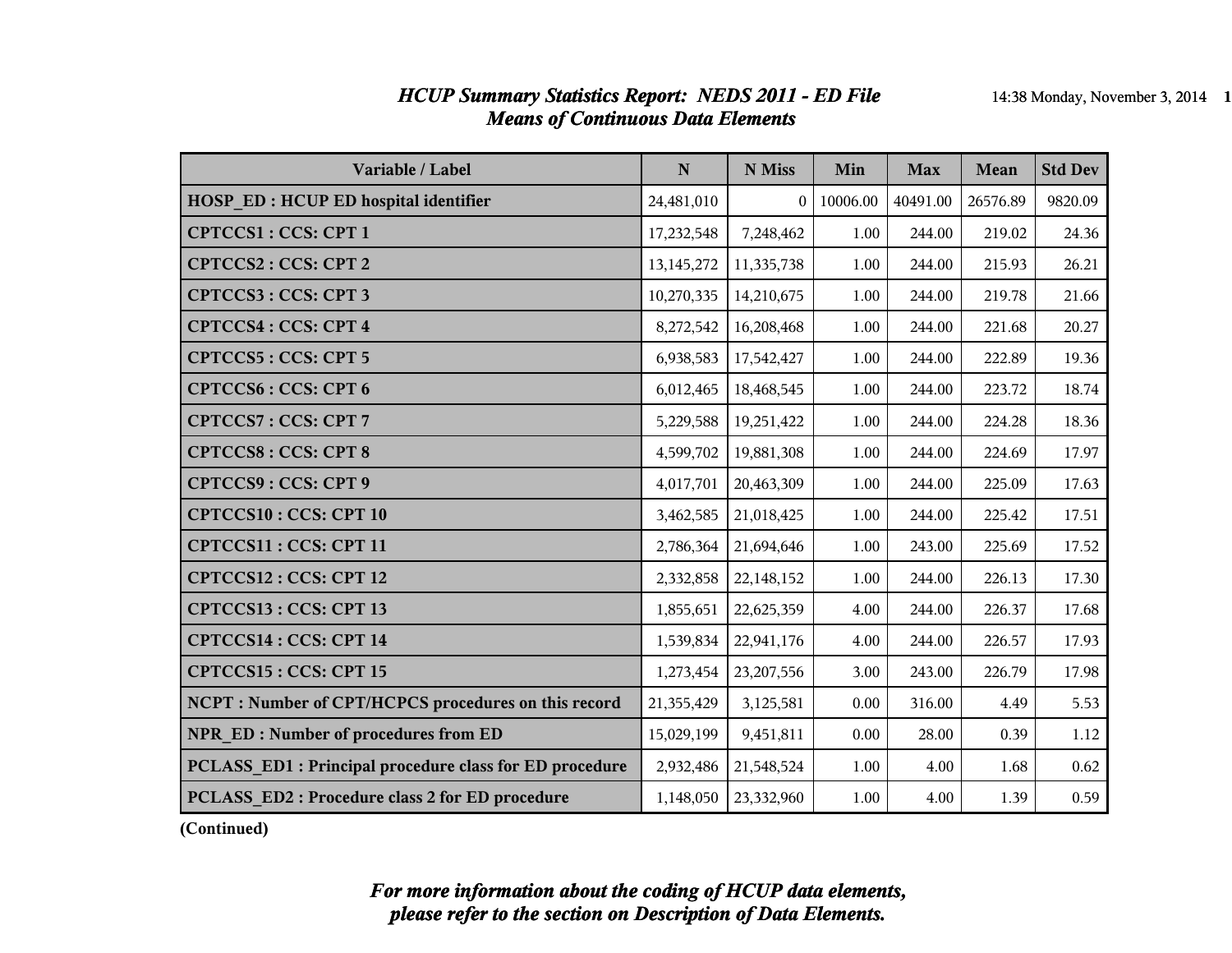| Variable / Label                                | $\mathbf N$ | N Miss       | Min  | <b>Max</b> | Mean   | <b>Std Dev</b> |
|-------------------------------------------------|-------------|--------------|------|------------|--------|----------------|
| PCLASS_ED3: Procedure class 3 for ED procedure  | 644,141     | 23,836,869   | 1.00 | 4.00       | 1.37   | 0.58           |
| PCLASS ED4 : Procedure class 4 for ED procedure | 384,440     | 24,096,570   | 1.00 | 4.00       | 1.44   | 0.66           |
| PCLASS ED5: Procedure class 5 for ED procedure  | 231,666     | 24, 249, 344 | 1.00 | 4.00       | 1.51   | 0.71           |
| PCLASS ED6 : Procedure class 6 for ED procedure | 134,534     | 24,346,476   | 1.00 | 4.00       | 1.59   | 0.77           |
| PCLASS_ED7: Procedure class 7 for ED procedure  | 77,348      | 24,403,662   | 1.00 | 4.00       | 1.66   | 0.82           |
| PCLASS ED8 : Procedure class 8 for ED procedure | 48,884      | 24,432,126   | 1.00 | 4.00       | 1.70   | 0.86           |
| PCLASS_ED9: Procedure class 9 for ED procedure  | 31,472      | 24,449,538   | 1.00 | 4.00       | 1.77   | 0.92           |
| PRCCS_ED1 : CCS: principal procedure from ED    | 2,932,486   | 21,548,524   | 1.00 | 231.00     | 192.43 | 51.90          |
| PRCCS ED2 : CCS: procedure 2 from ED            | 1,148,050   | 23,332,960   | 1.00 | 231.00     | 208.01 | 38.36          |
| PRCCS_ED3: CCS: procedure 3 from ED             | 644,141     | 23,836,869   | 1.00 | 231.00     | 209.15 | 35.12          |
| PRCCS_ED4 : CCS: procedure 4 from ED            | 384,440     | 24,096,570   | 1.00 | 231.00     | 211.55 | 28.57          |
| PRCCS ED5 : CCS: procedure 5 from ED            | 231,666     | 24, 249, 344 | 3.00 | 231.00     | 211.12 | 29.49          |
| PRCCS_ED6: CCS: procedure 6 from ED             | 134,534     | 24,346,476   | 3.00 | 231.00     | 209.54 | 32.67          |
| PRCCS_ED7: CCS: procedure 7 from ED             | 77,348      | 24,403,662   | 4.00 | 231.00     | 206.39 | 37.38          |
| PRCCS ED8 : CCS: procedure 8 from ED            | 48,884      | 24,432,126   | 3.00 | 231.00     | 205.09 | 38.15          |
| PRCCS ED9: CCS: procedure 9 from ED             | 31,472      | 24,449,538   | 3.00 | 231.00     | 203.52 | 38.95          |

#### *HCUP Summary Statistics Report: NEDS 2011 - ED File* 14:38 Monday, November 3, 2014 **2** *Means of Continuous Data Elements*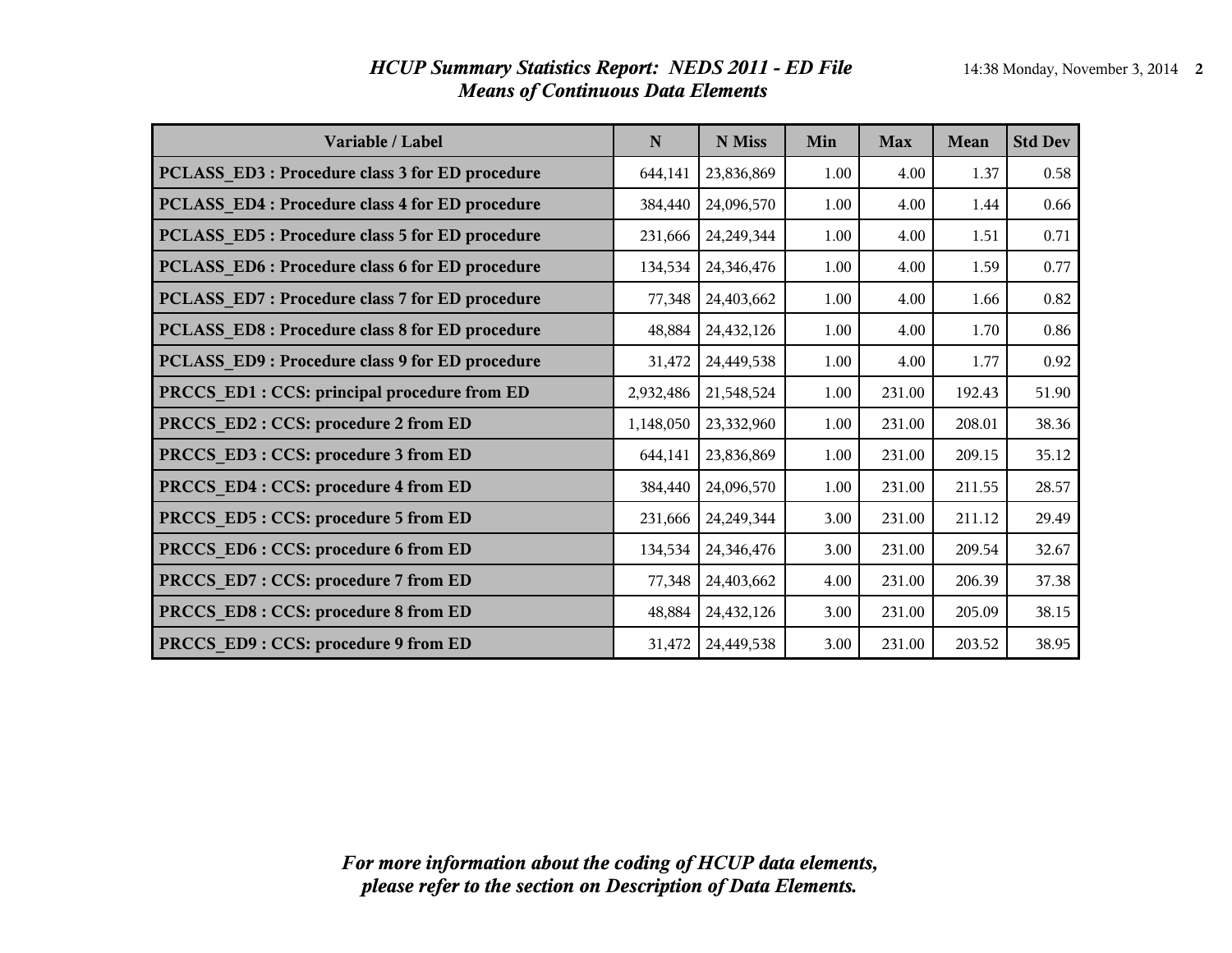| HCUP Summary Statistics Report: NEDS 2011 - ED File |  |
|-----------------------------------------------------|--|
| <b>Frequency Distribution for CPT1</b>              |  |

| CPT1                                  | Frequency       | Percent |
|---------------------------------------|-----------------|---------|
| <b>Blank</b>                          | 7,208,907       | 29.45   |
| Other                                 | 68,567          | 0.28    |
| Anesthesia                            | 441             | 0.00    |
| Surgery                               | 1,426,632       | 5.83    |
| Radiology                             | 2,044,202       | 8.35    |
| Pathology and Laboratory              | 476,813         | 1.95    |
| Medicine                              | 1,058,807       | 4.33    |
| <b>Evaluation and Management</b>      | 11,598,424      | 47.38   |
| Transportation                        | 6,796           | 0.03    |
| <b>Medical and Surgical Supplies</b>  | 7,562           | 0.03    |
| Miscellaneous and Experimental        | 37,889          | 0.15    |
| <b>Enteral and Parenteral Therapy</b> | 12              | 0.00    |
| Dental                                | 108             | 0.00    |
| <b>Durable Medical Equipment</b>      | 182             | 0.00    |
| Temporary Procedures/Services         | 277,064         | 1.13    |
| Drugs (Non-oral)                      | 215,701         | 0.88    |
| <b>Chemotherapy Drugs</b>             | 240             | 0.00    |
| <b>Temporary Dmercs</b>               | $\leq 10$       | $***$   |
| Orthotic                              | 3,556           | 0.01    |
| Prosthetic                            | 21              | 0.00    |
| <b>Temporary Codes</b>                | 78              | 0.00    |
| Private Payer Codes                   | 9,570           | 0.04    |
| Vision                                | $\Leftarrow$ 10 | * **    |
| Hearing                               | $\leq 10$       | * **    |
| <b>Local Codes</b>                    | 296             | 0.00    |
| CPT/HCPCS inconsistent with sex       | 99              | 0.00    |
| Invalid CPT/HCPCS (invl)              | 39,032          | 0.16    |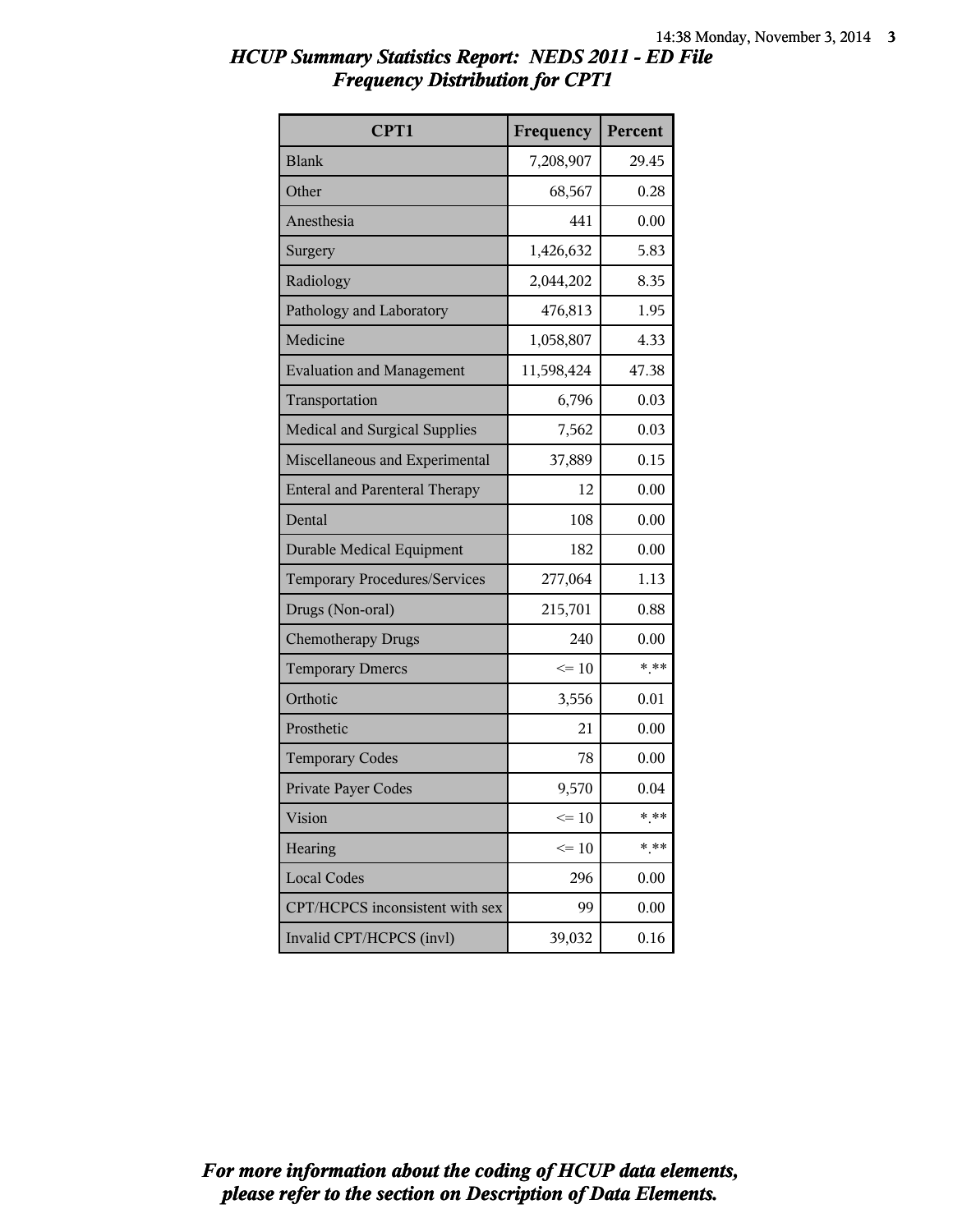| <b>CPTCCS1</b>                                                                | Frequency | Percent |
|-------------------------------------------------------------------------------|-----------|---------|
| $\therefore$ Missing                                                          | 7,209,331 | 29.45   |
| A: Invalid procedure                                                          | 39,032    | 0.16    |
| C: Inconsistent                                                               | 99        | 0.00    |
| 1: Incision and excision of CNS                                               | 20        | 0.00    |
| 2: Insertion, replacement, or removal of extracranial ventricular shunt       | 36        | 0.00    |
| 3: Laminectomy, excision intervertebral disc                                  | 111       | 0.00    |
| 4: Diagnostic spinal tap                                                      | 10,764    | 0.04    |
| 5: Insertion of catheter or spinal stimulator and injection into spinal canal | 404       | 0.00    |
| 6: Decompression peripheral nerve                                             | 35        | 0.00    |
| 7: Other diagnostic nervous system procedures                                 | 20        | 0.00    |
| 8: Other non-OR or closed therapeutic nervous system procedures               | 10,480    | 0.04    |
| 9: Other OR therapeutic nervous system procedures                             | 200       | 0.00    |
| 10: Thyroidectomy, partial or complete                                        | 16        | 0.00    |
| 11: Diagnostic endocrine procedures                                           | $\leq 10$ | $***$   |
| 12: Other therapeutic endocrine procedures                                    | 11        | 0.00    |
| 13: Corneal transplant                                                        | 16        | 0.00    |
| 14: Glaucoma procedures                                                       | 25        | 0.00    |
| 15: Lens and cataract procedures                                              | 149       | 0.00    |
| 16: Repair of retinal tear, detachment                                        | 112       | 0.00    |
| 17: Destruction of lesion of retina and choroid                               | $\leq 10$ | $***$   |
| 18: Diagnostic procedures on eye                                              | 18        | 0.00    |
| 19: Other therapeutic procedures on eyelids, conjunctiva, cornea              | 2,883     | 0.01    |
| 20: Other intraocular therapeutic procedures                                  | 349       | 0.00    |
| 21: Other extraocular muscle and orbit therapeutic procedures                 | 34        | 0.00    |
| 22: Tympanoplasty                                                             | $\leq 10$ | $***$   |
| 23: Myringotomy                                                               | 24        | 0.00    |
| 24: Mastoidectomy                                                             | $\leq 10$ | $*$ **  |
| 25: Diagnostic procedures on ear                                              | $\leq 10$ | $***$   |
| 26: Other therapeutic ear procedures                                          | 5,449     | 0.02    |
| 27: Control of epistaxis                                                      | 12,838    | 0.05    |
| 28: Plastic procedures on nose                                                | 32        | 0.00    |
| 29: Oral and Dental Services                                                  | 2,577     | 0.01    |
| 30: Tonsillectomy and/or adenoidectomy                                        | 89        | 0.00    |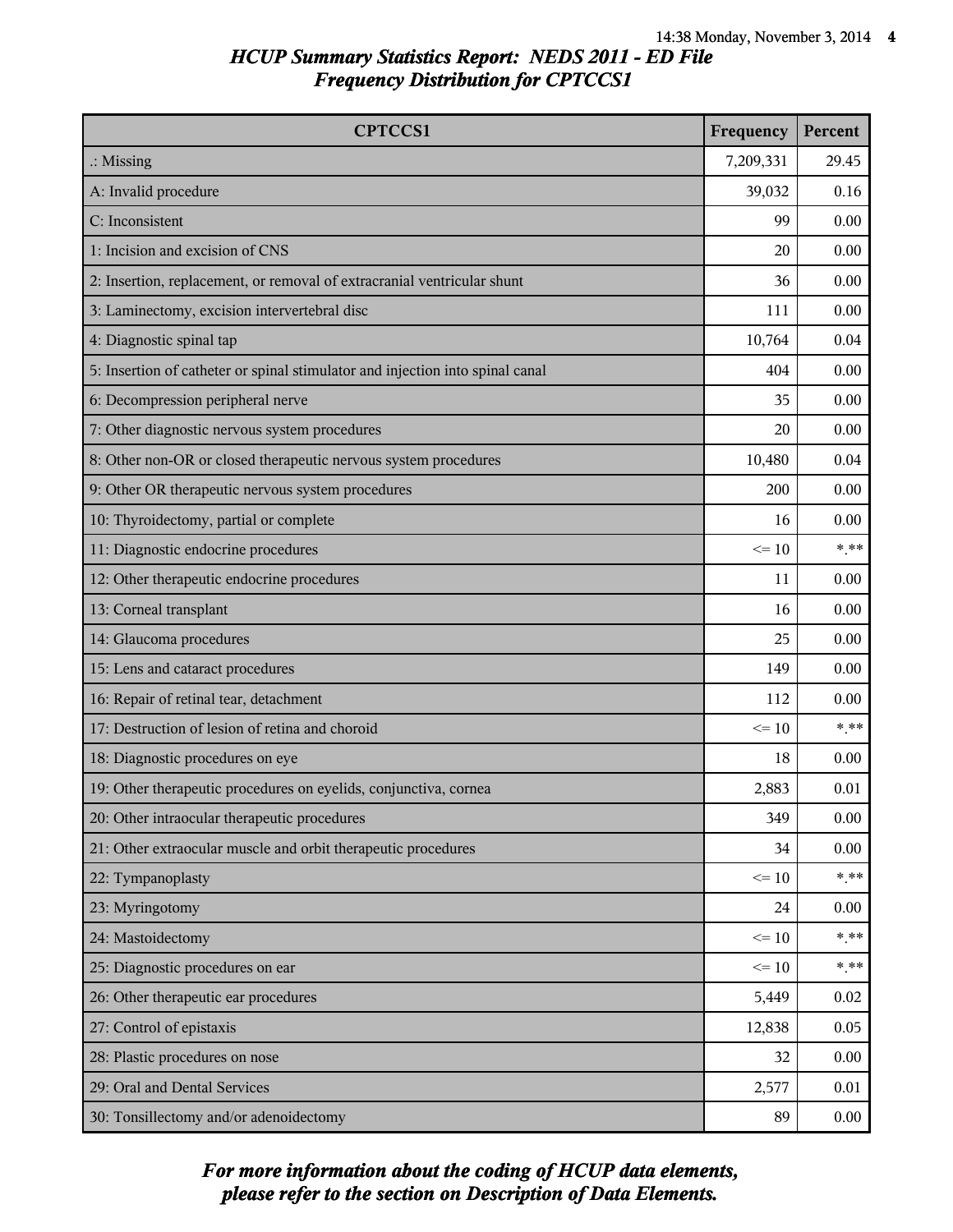| <b>CPTCCS1</b>                                                                                       | Frequency | Percent |
|------------------------------------------------------------------------------------------------------|-----------|---------|
| 31: Diagnostic procedures on nose, mouth and pharynx                                                 | 293       | 0.00    |
| 32: Other non-OR therapeutic procedures on nose, mouth and pharynx                                   | 1,219     | 0.00    |
| 33: Other OR therapeutic procedures on nose, mouth and pharynx                                       | 3,232     | 0.01    |
| 34: Tracheostomy, temporary and permanent                                                            | 40        | 0.00    |
| 35: Tracheoscopy and laryngoscopy with biopsy                                                        | 709       | 0.00    |
| 36: Lobectomy or pneumonectomy                                                                       | $\leq 10$ | $***$   |
| 37: Diagnostic bronchoscopy and biopsy of bronchus                                                   | 182       | 0.00    |
| 38: Other diagnostic procedures on lung and bronchus                                                 | 1,056     | 0.00    |
| 39: Incision of pleura, thoracentesis, chest drainage                                                | 1,532     | 0.01    |
| 40: Other diagnostic procedures of respiratory tract and mediastinum                                 | 12        | 0.00    |
| 41: Other non-OR therapeutic procedures on respiratory system                                        | 1,027     | 0.00    |
| 42: Other OR therapeutic procedures on respiratory system                                            | 955       | 0.00    |
| 45: Percutaneous transluminal coronary angioplasty (PTCA)                                            | 932       | 0.00    |
| 46: Coronary thrombolysis                                                                            | 42        | 0.00    |
| 47: Diagnostic cardiac catheterization, coronary arteriography                                       | 9,949     | 0.04    |
| 48: Insertion, revision, replacement, removal of cardiac pacemaker or cardioverter/defibrillator     | 343       | 0.00    |
| 49: Other OR heart procedures                                                                        | 77        | 0.00    |
| 50: Extracorporeal circulation auxiliary to open heart procedures                                    | $\leq 10$ | $***$   |
| 52: Aortic resection, replacement or anastomosis                                                     | 12        | 0.00    |
| 53: Varicose vein stripping, lower limb                                                              | 12        | 0.00    |
| 54: Other vascular catheterization, not heart                                                        | 30,394    | 0.12    |
| 55: Peripheral vascular bypass                                                                       | $\leq 10$ | $***$   |
| 57: Creation, revision and removal of arteriovenous fistula or vessel-to-vessel cannula for dialysis | 197       | 0.00    |
| 58: Hemodialysis                                                                                     | 1,148     | 0.00    |
| 59: Other OR procedures on vessels of head and neck                                                  | 51        | 0.00    |
| 60: Embolectomy and endarterectomy of lower limbs                                                    | $\leq 10$ | $***$   |
| 61: Other OR procedures on vessels other than head and neck                                          | 1,101     | 0.00    |
| 62: Other diagnostic cardiovascular procedures                                                       | 423       | 0.00    |
| 63: Other non-OR therapeutic cardiovascular procedures                                               | 10,301    | 0.04    |
| 64: Bone marrow transplant                                                                           | $\leq 10$ | $***$   |
| 65: Bone marrow biopsy                                                                               | 41        | 0.00    |
| 66: Procedures on spleen                                                                             | $\leq 10$ | $*$ **  |
| 67: Other therapeutic procedures, hemic and lymphatic system                                         | 169       | 0.00    |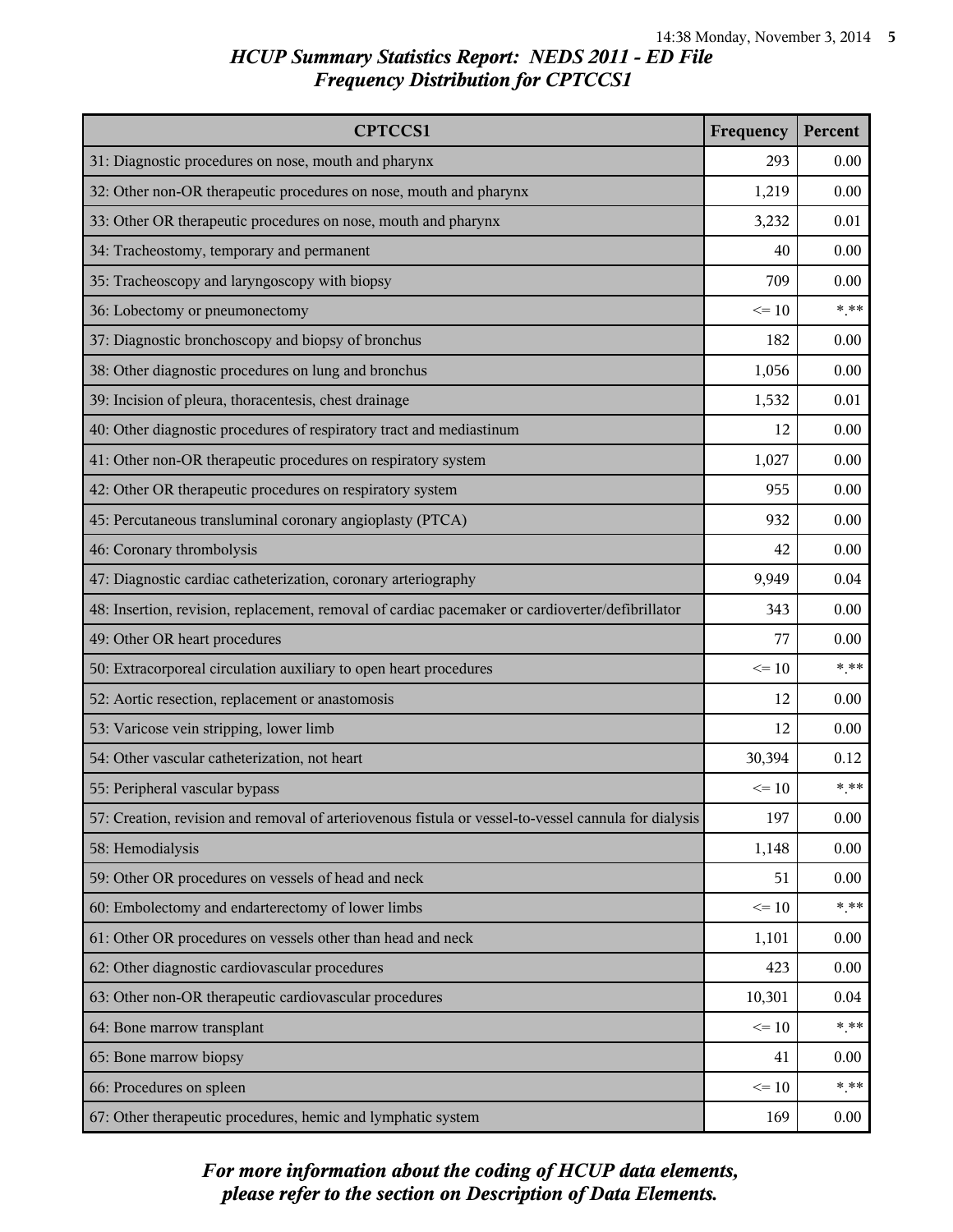| <b>CPTCCS1</b>                                                        | Frequency | Percent |
|-----------------------------------------------------------------------|-----------|---------|
| 68: Injection or ligation of esophageal varices                       | 20        | 0.00    |
| 69: Esophageal dilatation                                             | 457       | 0.00    |
| 70: Upper gastrointestinal endoscopy, biopsy                          | 9,957     | 0.04    |
| 71: Gastrostomy, temporary and permanent                              | 5,558     | 0.02    |
| 72: Colostomy, temporary and permanent                                | $\leq 10$ | $***$   |
| 73: Ileostomy and other enterostomy                                   | 220       | 0.00    |
| 75: Small bowel resection                                             | $\leq 10$ | $***$   |
| 76: Colonoscopy and biopsy                                            | 1,906     | 0.01    |
| 77: Proctoscopy and anorectal biopsy                                  | 1,206     | 0.00    |
| 78: Colorectal resection                                              | 11        | 0.00    |
| 79: Local excision of large intestine lesion (not endoscopic)         | $\leq 10$ | $***$   |
| 80: Appendectomy                                                      | 9,775     | 0.04    |
| 81: Hemorrhoid procedures                                             | 1,366     | 0.01    |
| 82: Endoscopic retrograde cannulation of pancreas (ERCP)              | 242       | 0.00    |
| 83: Biopsy of liver                                                   | 61        | 0.00    |
| 84: Cholecystectomy and common duct exploration                       | 3,886     | 0.02    |
| 85: Inguinal and femoral hernia repair                                | 511       | 0.00    |
| 86: Other hernia repair                                               | 428       | 0.00    |
| 87: Laparoscopy                                                       | 419       | 0.00    |
| 88: Abdominal paracentesis                                            | 2,496     | 0.01    |
| 89: Exploratory laparotomy                                            | 20        | 0.00    |
| 91: Peritoneal dialysis                                               | 36        | 0.00    |
| 92: Other bowel diagnostic procedures                                 | $\leq 10$ | $***$   |
| 93: Other non-OR upper GI therapeutic procedures                      | 93        | 0.00    |
| 94: Other OR upper GI therapeutic procedures                          | 143       | 0.00    |
| 95: Other non-OR lower GI therapeutic procedures                      | 11        | 0.00    |
| 96: Other OR lower GI therapeutic procedures                          | 2,782     | 0.01    |
| 97: Other gastrointestinal diagnostic procedures                      | 73        | 0.00    |
| 98: Other non-OR gastrointestinal therapeutic procedures              | 133       | 0.00    |
| 99: Other OR gastrointestinal therapeutic procedures                  | 399       | 0.00    |
| 100: Endoscopy and endoscopic biopsy of the urinary tract             | 267       | 0.00    |
| 101: Transurethral excision, drainage, or removal urinary obstruction | 1,086     | 0.00    |
| 102: Ureteral catheterization                                         | 1,289     | 0.01    |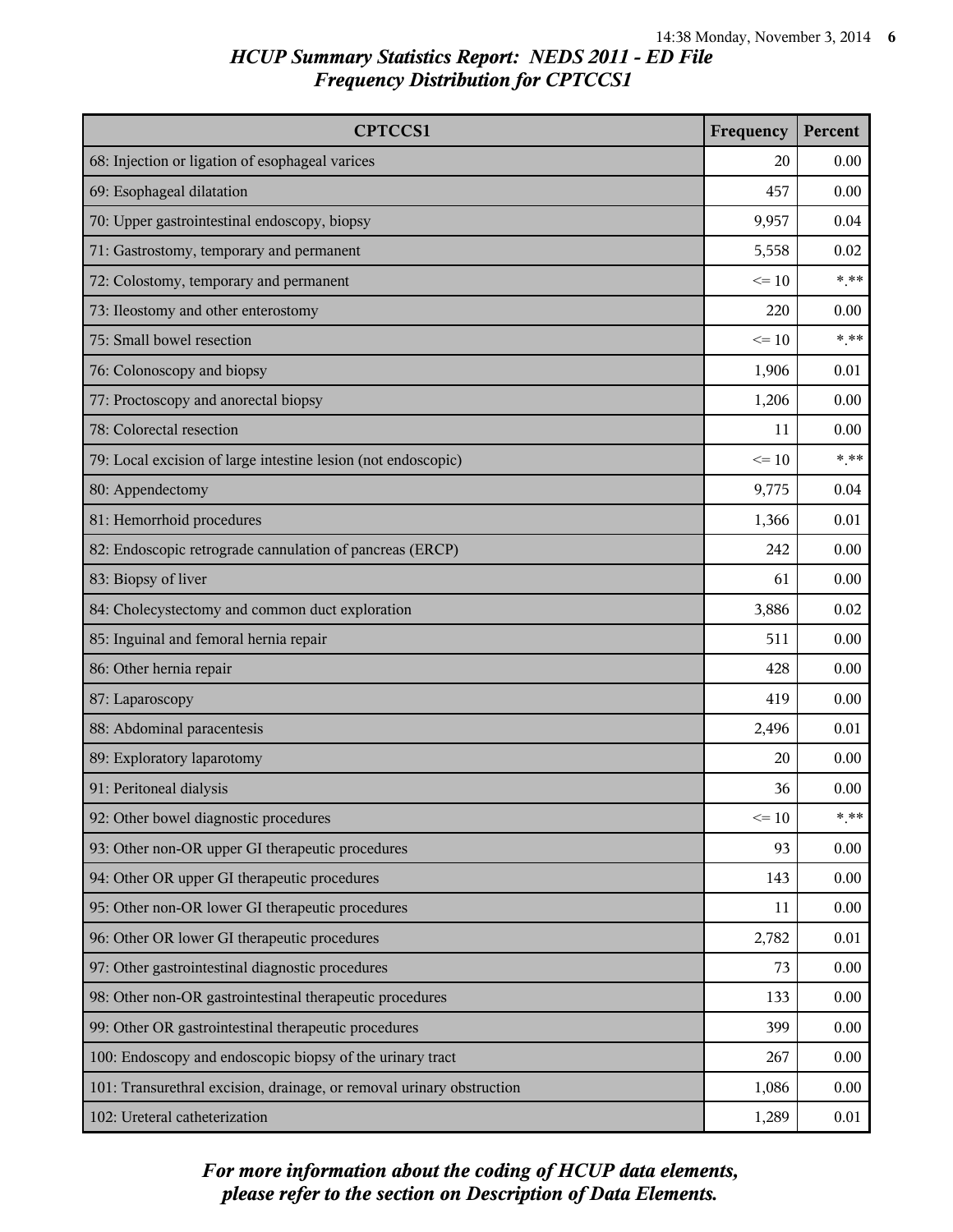| <b>CPTCCS1</b>                                                             | Frequency | Percent |
|----------------------------------------------------------------------------|-----------|---------|
| 103: Nephrotomy and nephrostomy                                            | 29        | 0.00    |
| 104: Nephrectomy, partial or complete                                      | $\leq 10$ | $***$   |
| 106: Genitourinary incontinence procedures                                 | 26        | 0.00    |
| 107: Extracorporeal lithotripsy, urinary                                   | 979       | 0.00    |
| 108: Indwelling catheter                                                   | 41,118    | 0.17    |
| 109: Procedures on the urethra                                             | 155       | 0.00    |
| 110: Other diagnostic procedures of urinary tract                          | 434       | 0.00    |
| 111: Other non-OR therapeutic procedures of urinary tract                  | 1,577     | 0.01    |
| 112: Other OR therapeutic procedures of urinary tract                      | 289       | 0.00    |
| 113: Transurethral resection of prostate (TURP)                            | 30        | 0.00    |
| 114: Open prostatectomy                                                    | $\leq 10$ | $***$   |
| 115: Circumcision                                                          | 55        | 0.00    |
| 116: Diagnostic procedures, male genital                                   | 88        | 0.00    |
| 117: Other non-OR therapeutic procedures, male genital                     | 486       | 0.00    |
| 118: Other OR therapeutic procedures, male genital                         | 993       | 0.00    |
| 119: Oophorectomy, unilateral and bilateral                                | 350       | 0.00    |
| 120: Other operations on ovary                                             | 12        | 0.00    |
| 121: Ligation of fallopian tubes                                           | 20        | 0.00    |
| 122: Removal of ectopic pregnancy                                          | 1,171     | 0.00    |
| 123: Other operations on fallopian tubes                                   | 23        | 0.00    |
| 124: Hysterectomy, abdominal and vaginal                                   | 66        | 0.00    |
| 125: Other excision of cervix and uterus                                   | 104       | 0.00    |
| 126: Abortion (termination of pregnancy)                                   | 33        | 0.00    |
| 127: Dilatation and curettage (D&C), aspiration after delivery or abortion | 3,567     | 0.01    |
| 128: Diagnostic dilatation and curettage (D&C)                             | 288       | 0.00    |
| 129: Repair of cystocele and rectocele, obliteration of vaginal vault      | 15        | 0.00    |
| 130: Other diagnostic procedures, female organs                            | 305       | 0.00    |
| 131: Other non-OR therapeutic procedures, female organs                    | 400       | 0.00    |
| 132: Other OR therapeutic procedures, female organs                        | 4,264     | 0.02    |
| 134: Cesarean section                                                      | $\leq 10$ | $***$   |
| 135: Forceps, vacuum, and breech delivery                                  | 54        | 0.00    |
| 137: Other procedures to assist delivery                                   | 913       | 0.00    |
| 138: Diagnostic amniocentesis                                              | 11        | 0.00    |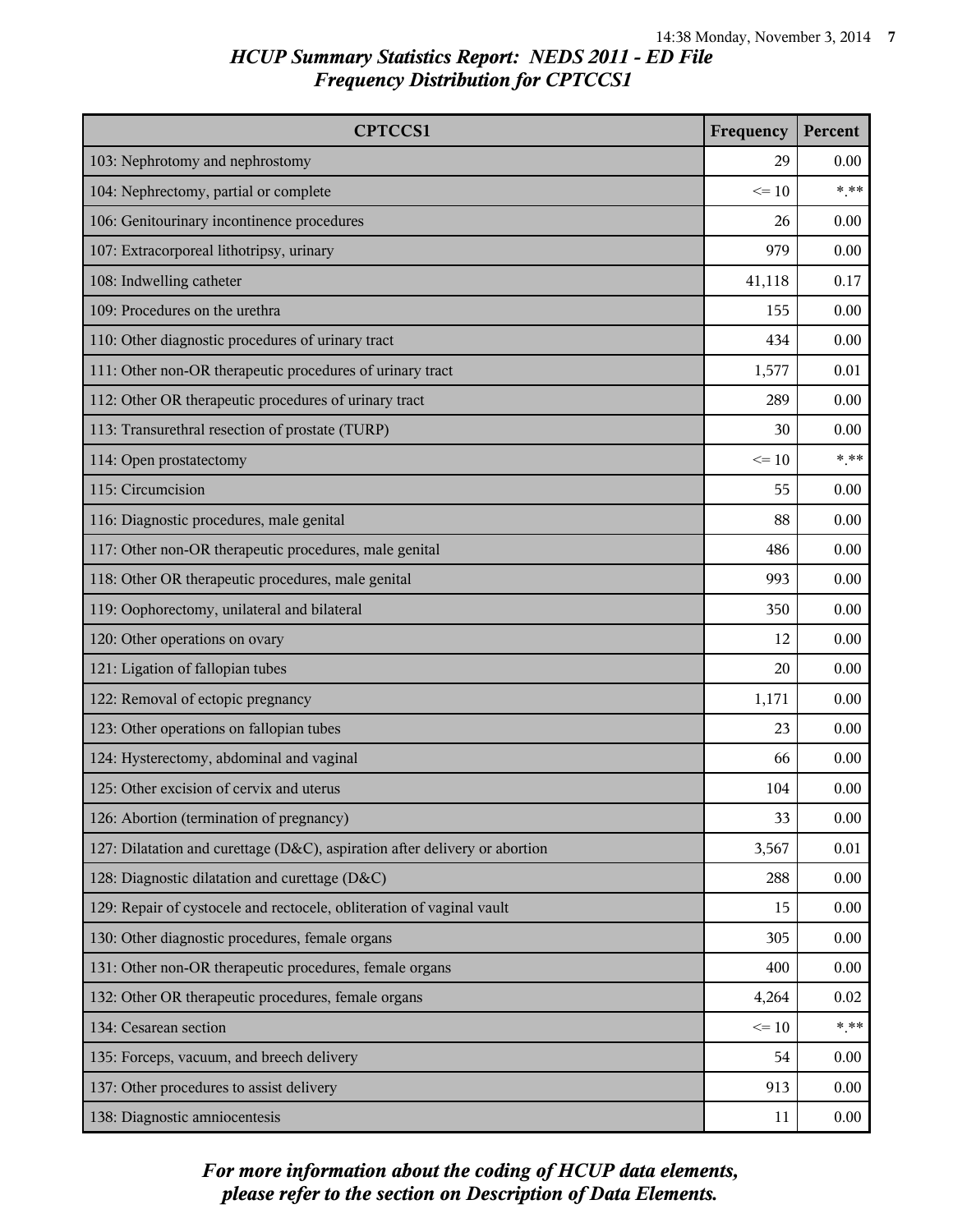| <b>CPTCCS1</b>                                                                       | Frequency | Percent |
|--------------------------------------------------------------------------------------|-----------|---------|
| 139: Fetal monitoring                                                                | 8,178     | 0.03    |
| 140: Repair of current obstetric laceration                                          | 11        | 0.00    |
| 141: Other therapeutic obstetrical procedures                                        | 45        | 0.00    |
| 142: Partial excision bone                                                           | 34        | 0.00    |
| 143: Bunionectomy or repair of toe deformities                                       | 15        | 0.00    |
| 144: Treatment, facial fracture or dislocation                                       | 1,360     | 0.01    |
| 145: Treatment, fracture or dislocation of radius and ulna                           | 20,245    | 0.08    |
| 146: Treatment, fracture or dislocation of hip and femur                             | 2,514     | 0.01    |
| 147: Treatment, fracture or dislocation of lower extremity (other than hip or femur) | 7,597     | 0.03    |
| 148: Other fracture and dislocation procedure                                        | 21,986    | 0.09    |
| 149: Arthroscopy                                                                     | 19        | 0.00    |
| 150: Division of joint capsule, ligament or cartilage                                | $\leq 10$ | $***$   |
| 151: Excision of semilunar cartilage of knee                                         | 50        | 0.00    |
| 152: Arthroplasty knee                                                               | $\leq 10$ | $***$   |
| 153: Hip replacement, total and partial                                              | $\leq 10$ | $***$   |
| 154: Arthroplasty other than hip or knee                                             | 53        | 0.00    |
| 155: Arthrocentesis                                                                  | 5,274     | 0.02    |
| 156: Injections and aspirations of muscles, tendons, bursa, joints and soft tissue   | 682       | 0.00    |
| 157: Amputation of lower extremity                                                   | 41        | 0.00    |
| 158: Spinal fusion                                                                   | $\leq 10$ | $***$   |
| 159: Other diagnostic procedures on musculoskeletal system                           | 96        | 0.00    |
| 160: Other therapeutic procedures on muscles and tendons                             | 2,027     | 0.01    |
| 161: Other OR therapeutic procedures on bone                                         | 117       | 0.00    |
| 162: Other OR therapeutic procedures on joints                                       | 263       | 0.00    |
| 163: Other non-OR therapeutic procedures on musculoskeletal system                   | 135       | 0.00    |
| 164: Other OR therapeutic procedures on musculoskeletal system                       | 1,542     | 0.01    |
| 165: Breast biopsy and other diagnostic procedures on breast                         | 60        | 0.00    |
| 166: Lumpectomy, quadrantectomy of breast                                            | 42        | 0.00    |
| 167: Mastectomy                                                                      | $\leq 10$ | $***$   |
| 168: Incision and drainage, skin and subcutaneous tissue                             | 77,992    | 0.32    |
| 169: Debridement of wound, infection or burn                                         | 12,744    | 0.05    |
| 170: Excision of skin lesion                                                         | 3,949     | 0.02    |
| 171: Suture of skin and subcutaneous tissue                                          | 302,162   | 1.23    |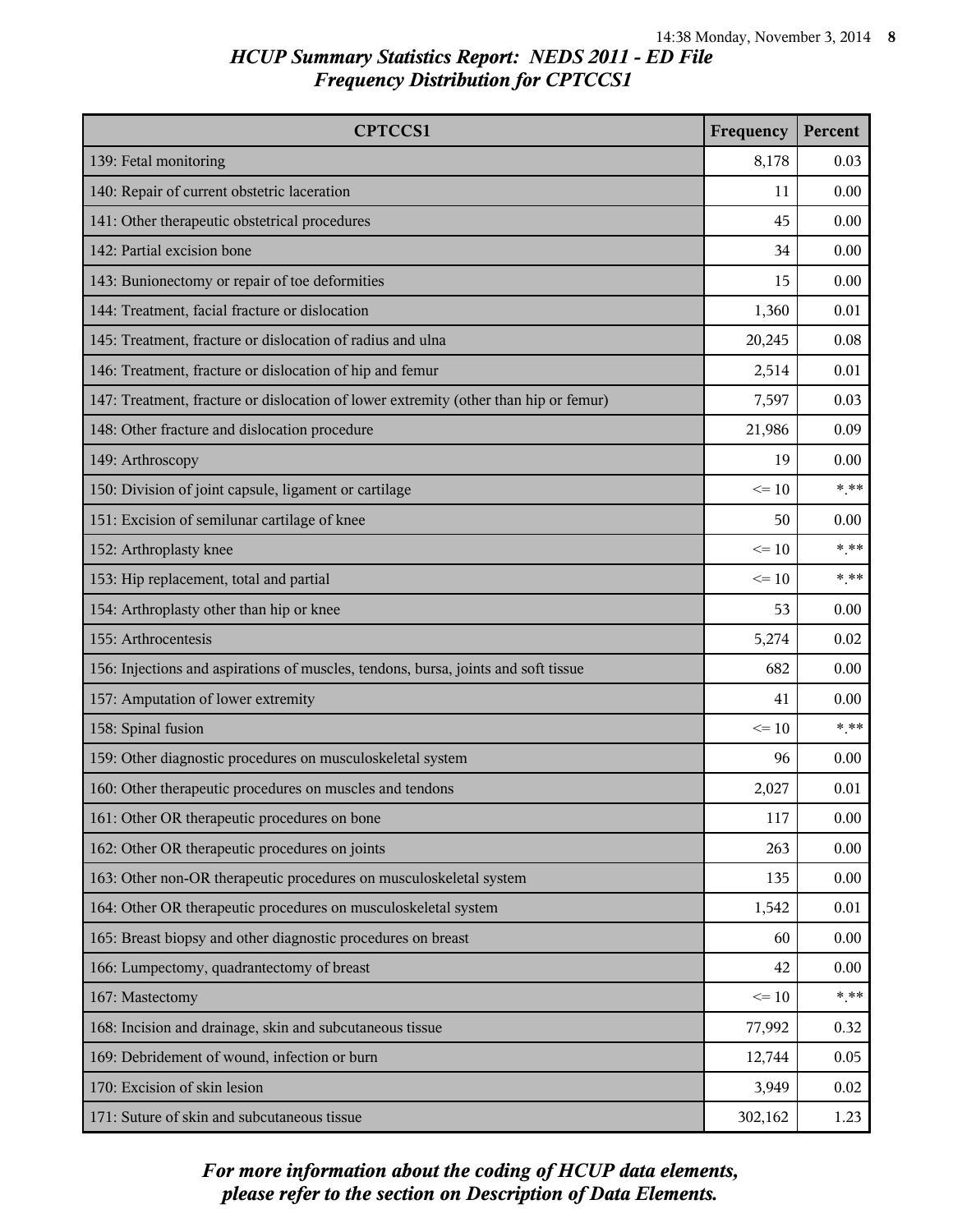| <b>CPTCCS1</b>                                                      | Frequency | Percent |
|---------------------------------------------------------------------|-----------|---------|
| 172: Skin graft                                                     | 934       | 0.00    |
| 173: Other diagnostic procedures on skin and subcutaneous tissue    | 322       | 0.00    |
| 174: Other non-OR therapeutic procedures on skin and breast         | 14,471    | 0.06    |
| 175: Other OR therapeutic procedures on skin and breast             | 4,297     | 0.02    |
| 176: Other organ transplantation                                    | $\leq 10$ | $***$   |
| 177: Computerized axial tomography (CT) scan head                   | 482,966   | 1.97    |
| 178: CT scan chest                                                  | 81,874    | 0.33    |
| 179: CT scan abdomen                                                | 447,631   | 1.83    |
| 180: Other CT scan                                                  | 116,234   | 0.47    |
| 181: Myelogram                                                      | 34        | 0.00    |
| 182: Mammography                                                    | 119       | 0.00    |
| 183: Routine chest X-ray                                            | 218,099   | 0.89    |
| 184: Intraoperative cholangiogram                                   | 20        | 0.00    |
| 185: Upper gastrointestinal X-ray                                   | 970       | 0.00    |
| 186: Lower gastrointestinal X-ray                                   | 78        | 0.00    |
| 187: Intravenous pyelogram                                          | 122       | 0.00    |
| 188: Cerebral arteriogram                                           | 32        | 0.00    |
| 189: Contrast aortogram                                             | 532       | 0.00    |
| 190: Contrast arteriogram of femoral and lower extremity arteries   | 14        | 0.00    |
| 191: Arterio- or venogram (not heart and head)                      | 1,729     | 0.01    |
| 192: Diagnostic ultrasound of head and neck                         | 1,991     | 0.01    |
| 193: Diagnostic ultrasound of heart (echocardiogram)                | 23,929    | 0.10    |
| 195: Diagnostic ultrasound of urinary tract                         | 18        | 0.00    |
| 196: Diagnostic ultrasound of abdomen or retroperitoneum            | 46,901    | 0.19    |
| 197: Other diagnostic ultrasound                                    | 133,809   | 0.55    |
| 198: Magnetic resonance imaging                                     | 35,735    | 0.15    |
| 199: Electroencephalogram (EEG)                                     | 674       | 0.00    |
| 200: Nonoperative urinary system measurements                       | 61,417    | 0.25    |
| 201: Cardiac stress tests                                           | 3,020     | 0.01    |
| 202: Electrocardiogram                                              | 103,271   | 0.42    |
| 203: Electrographic cardiac monitoring                              | 1,433     | 0.01    |
| 205: Arterial blood gases                                           | 1,330     | 0.01    |
| 206: Microscopic examination (bacterial smear, culture, toxicology) | 207,647   | 0.85    |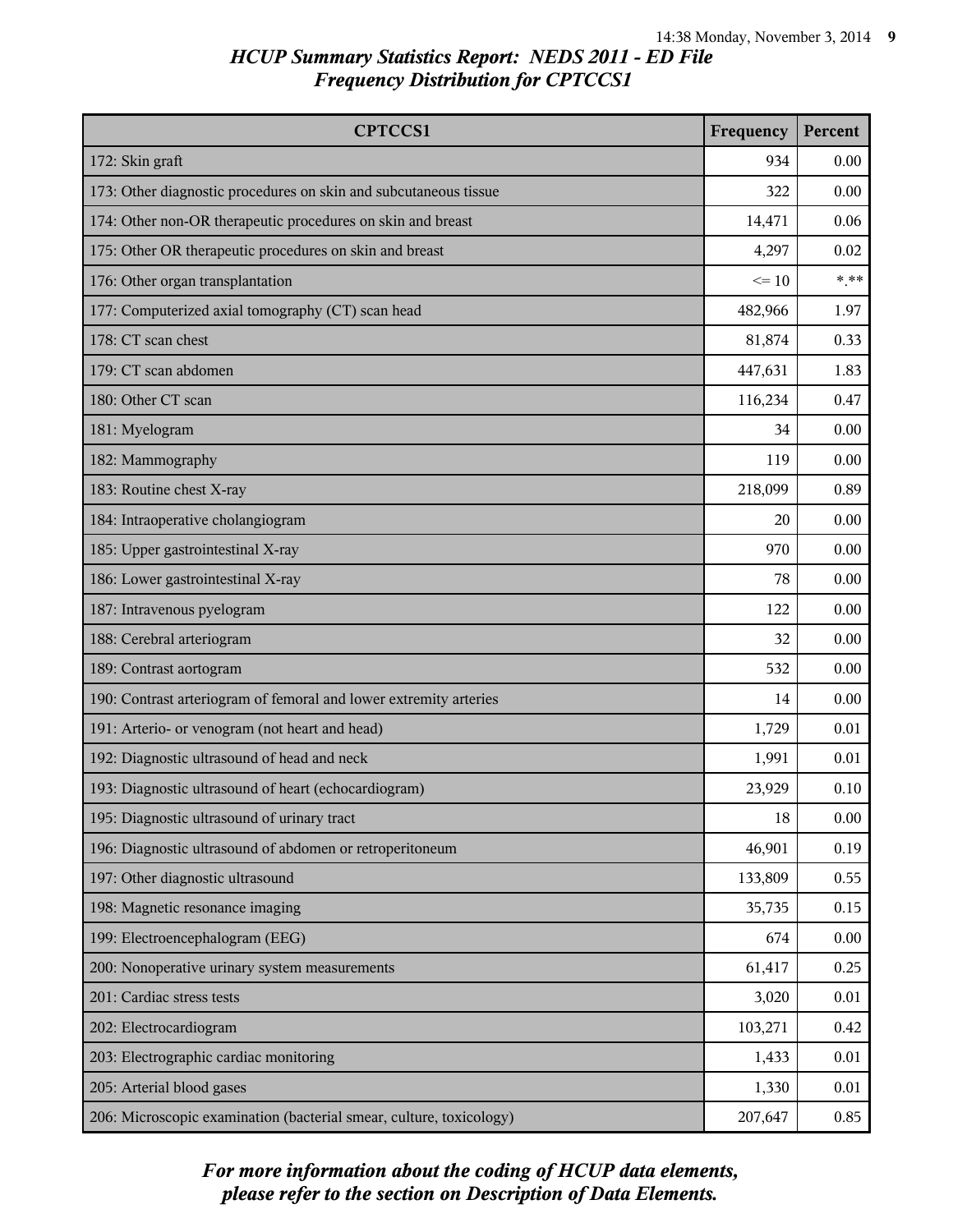| <b>CPTCCS1</b>                                                         | Frequency  | Percent |
|------------------------------------------------------------------------|------------|---------|
| 207: Radioisotope bone scan                                            | 150        | 0.00    |
| 208: Radioisotope pulmonary scan                                       | 5,187      | 0.02    |
| 209: Radioisotope scan and function studies                            | 34,918     | 0.14    |
| 210: Other radioisotope scan                                           | 764        | 0.00    |
| 211: Therapeutic radiology                                             | 128        | 0.00    |
| 212: Diagnostic physical therapy                                       | 946        | 0.00    |
| 213: Physical therapy exercises, manipulation, and other procedures    | 770        | 0.00    |
| 214: Traction, splints, and other wound care                           | 178,358    | 0.73    |
| 215: Other physical therapy and rehabilitation                         | 137        | 0.00    |
| 216: Respiratory intubation and mechanical ventilation                 | 7,119      | 0.03    |
| 217: Other respiratory therapy                                         | 42,118     | 0.17    |
| 218: Psychological and psychiatric evaluation and therapy              | 20,042     | 0.08    |
| 219: Alcohol and drug rehabilitation/detoxification                    | 1,967      | 0.01    |
| 220: Ophthalmologic and otologic diagnosis and treatment               | 486        | 0.00    |
| 221: Nasogastric tube                                                  | 655        | 0.00    |
| 222: Blood transfusion                                                 | 9,464      | 0.04    |
| 224: Cancer chemotherapy                                               | 54         | 0.00    |
| 225: Conversion of cardiac rhythm                                      | 43         | 0.00    |
| 226: Other diagnostic radiology and related techniques                 | 513,320    | 2.10    |
| 227: Other diagnostic procedures (interview, evaluation, consultation) | 11,781,464 | 48.12   |
| 228: Prophylactic vaccinations and inoculations                        | 45,179     | 0.18    |
| 229: Nonoperative removal of foreign body                              | 14,337     | 0.06    |
| 231: Other therapeutic procedures                                      | 1,193,727  | 4.88    |
| 232: Anesthesia                                                        | 708        | 0.00    |
| 233: Laboratory - Chemistry and Hematology                             | 307,408    | 1.26    |
| 234: Pathology                                                         | 1,058      | 0.00    |
| 235: Other Laboratory                                                  | 16,761     | 0.07    |
| 237: Ancillary Services                                                | 83,131     | 0.34    |
| 239: Transportation - patient, provider, equipment                     | 6,797      | 0.03    |
| 240: Medications (Injections, infusions and other forms)               | 233,921    | 0.96    |
| 241: Visual aids and other optical supplies                            | $\leq 10$  | $***$   |
| 242: Hearing devices and audiology supplies                            | $\leq 10$  | $* * *$ |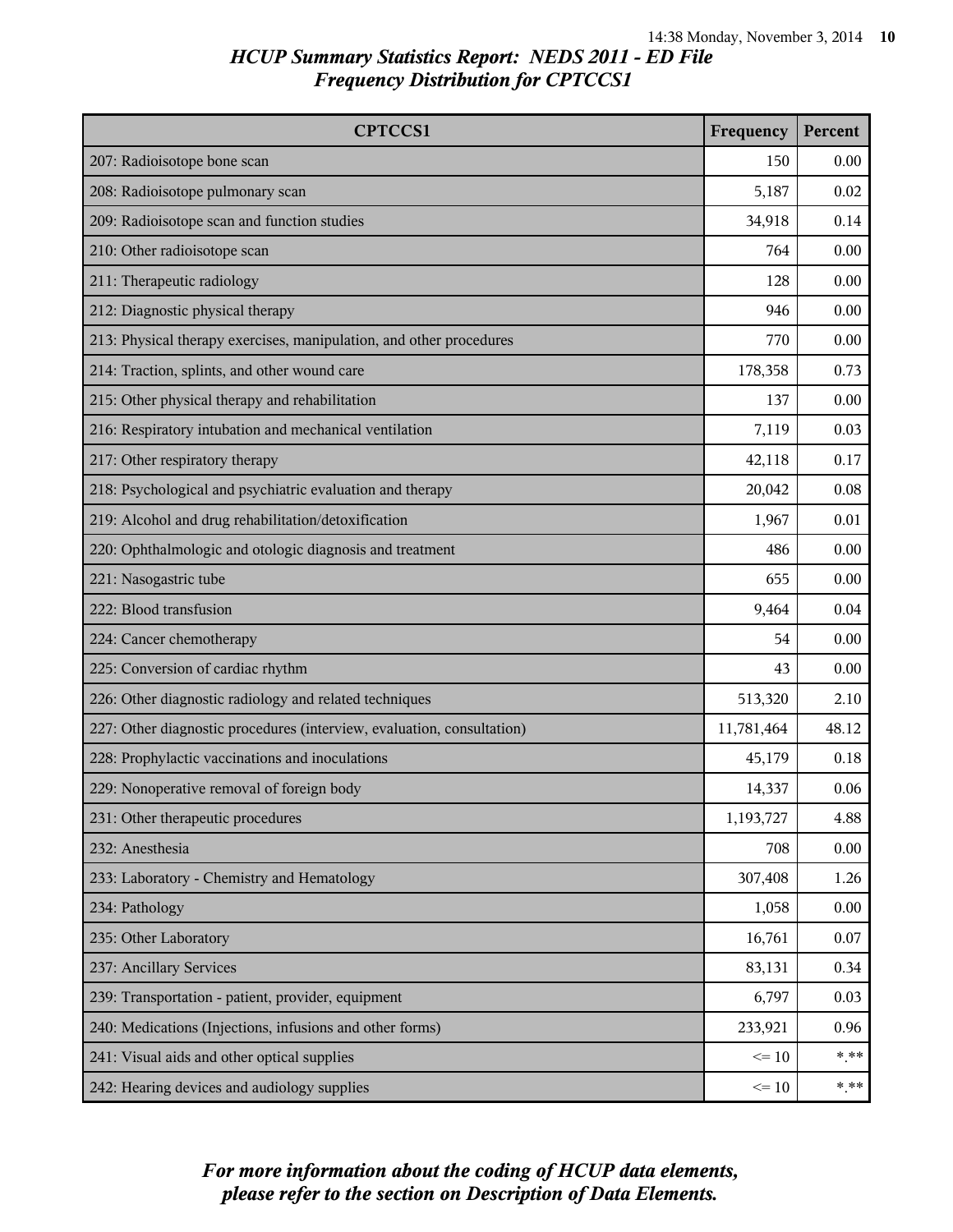| <b>CPTCCS1</b>                           | Frequency   Percent |                |
|------------------------------------------|---------------------|----------------|
| 243: DME and supplies                    | 55.515              | 0.23           |
| 244: Gastric bypass and volume reduction | 86                  | $0.00^{\circ}$ |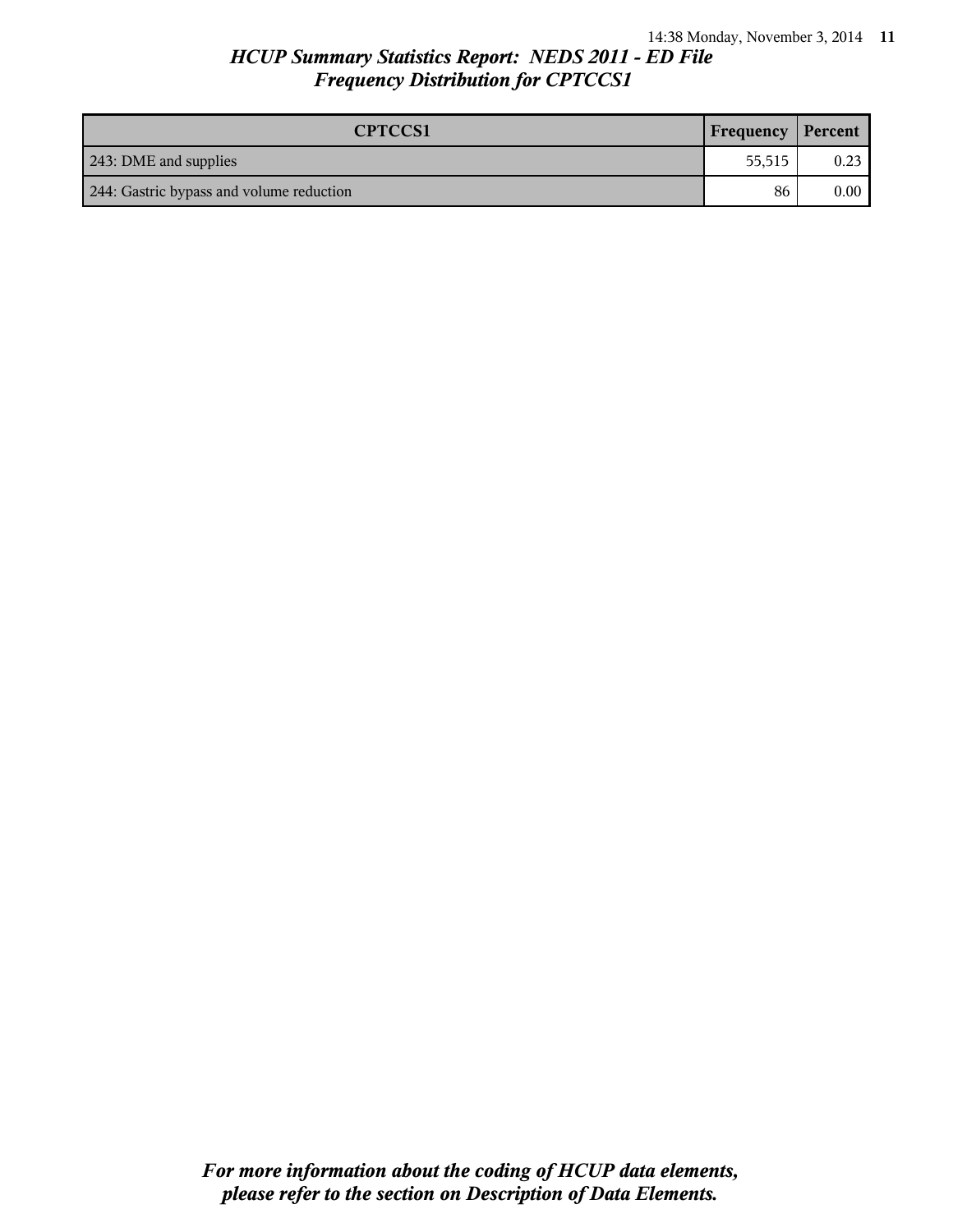| <b>NCPT</b>    | Frequency | Percent |
|----------------|-----------|---------|
|                | 3,125,581 | 12.77   |
| $\overline{0}$ | 4,083,326 | 16.68   |
| 1              | 4,076,938 | 16.65   |
| $\overline{2}$ | 2,874,745 | 11.74   |
| 3              | 2,010,284 | 8.21    |
| $\overline{4}$ | 1,341,957 | 5.48    |
| 5              | 931,638   | 3.81    |
| 6              | 787,057   | 3.21    |
| 7              | 633,518   | 2.59    |
| 8              | 584,791   | 2.39    |
| 9              | 557,201   | 2.28    |
| 10             | 677,062   | 2.77    |
| 11             | 454,163   | 1.86    |
| 12             | 477,721   | 1.95    |
| 13             | 316,394   | 1.29    |
| 14             | 267,304   | 1.09    |
| 15             | 221,101   | 0.90    |
| 16 or greater  | 1,060,229 | 4.33    |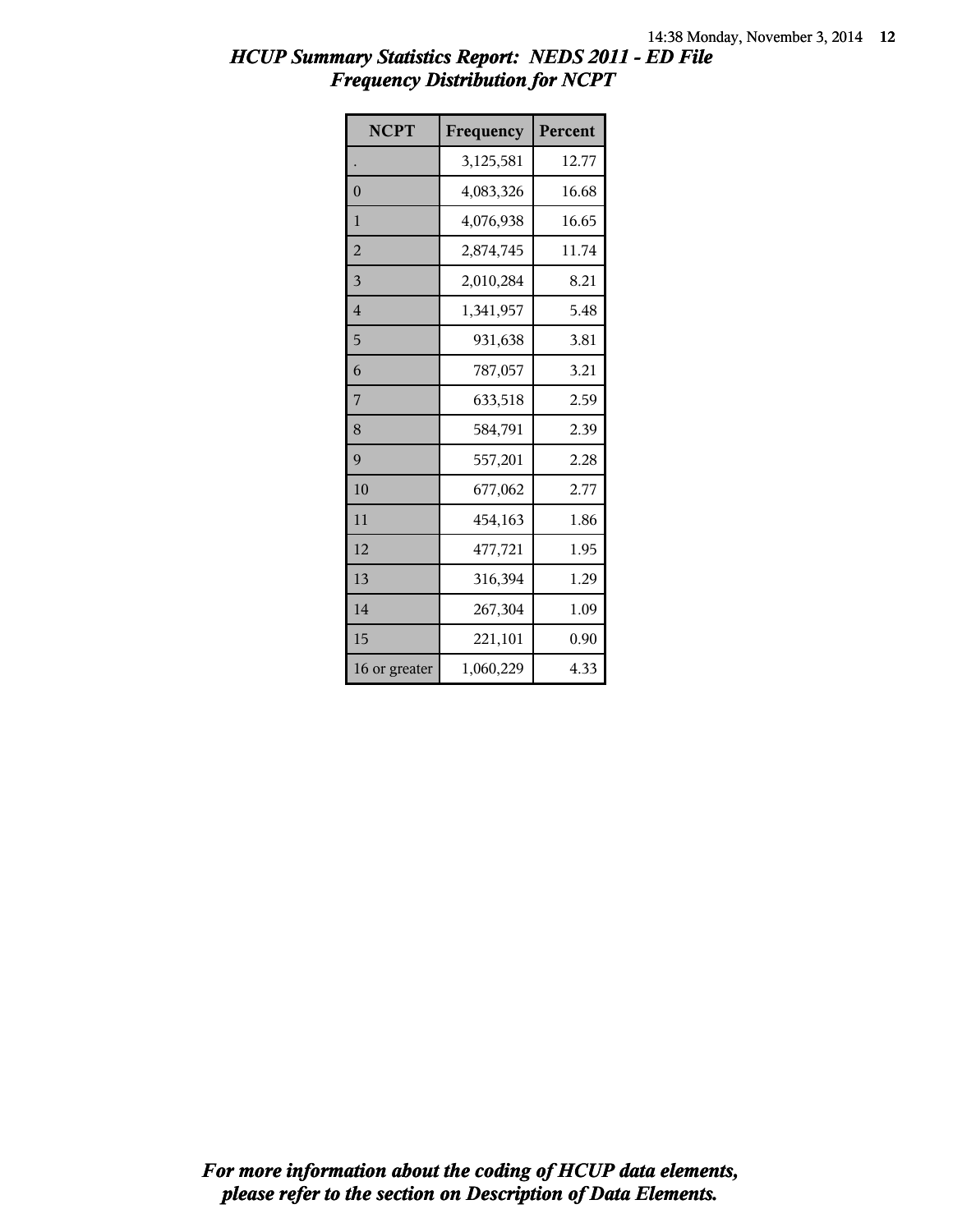| <b>NPR ED</b>  | Frequency  | Percent |
|----------------|------------|---------|
|                | 9,451,811  | 38.61   |
| $\overline{0}$ | 12,069,750 | 49.30   |
| $\mathbf{1}$   | 1,795,005  | 7.33    |
| $\overline{2}$ | 508,242    | 2.08    |
| 3              | 264,129    | 1.08    |
| 4              | 154,553    | 0.63    |
| 5              | 98,485     | 0.40    |
| 6              | 57,940     | 0.24    |
| 7              | 29,095     | 0.12    |
| 8              | 17,994     | 0.07    |
| 9              | 10,542     | 0.04    |
| 10             | 8,647      | 0.04    |
| 11             | 3,193      | 0.01    |
| 12             | 2,112      | 0.01    |
| 13             | 1,639      | 0.01    |
| 14             | 1,312      | 0.01    |
| 15             | 1,044      | 0.00    |
| 16 or greater  | 5,517      | 0.02    |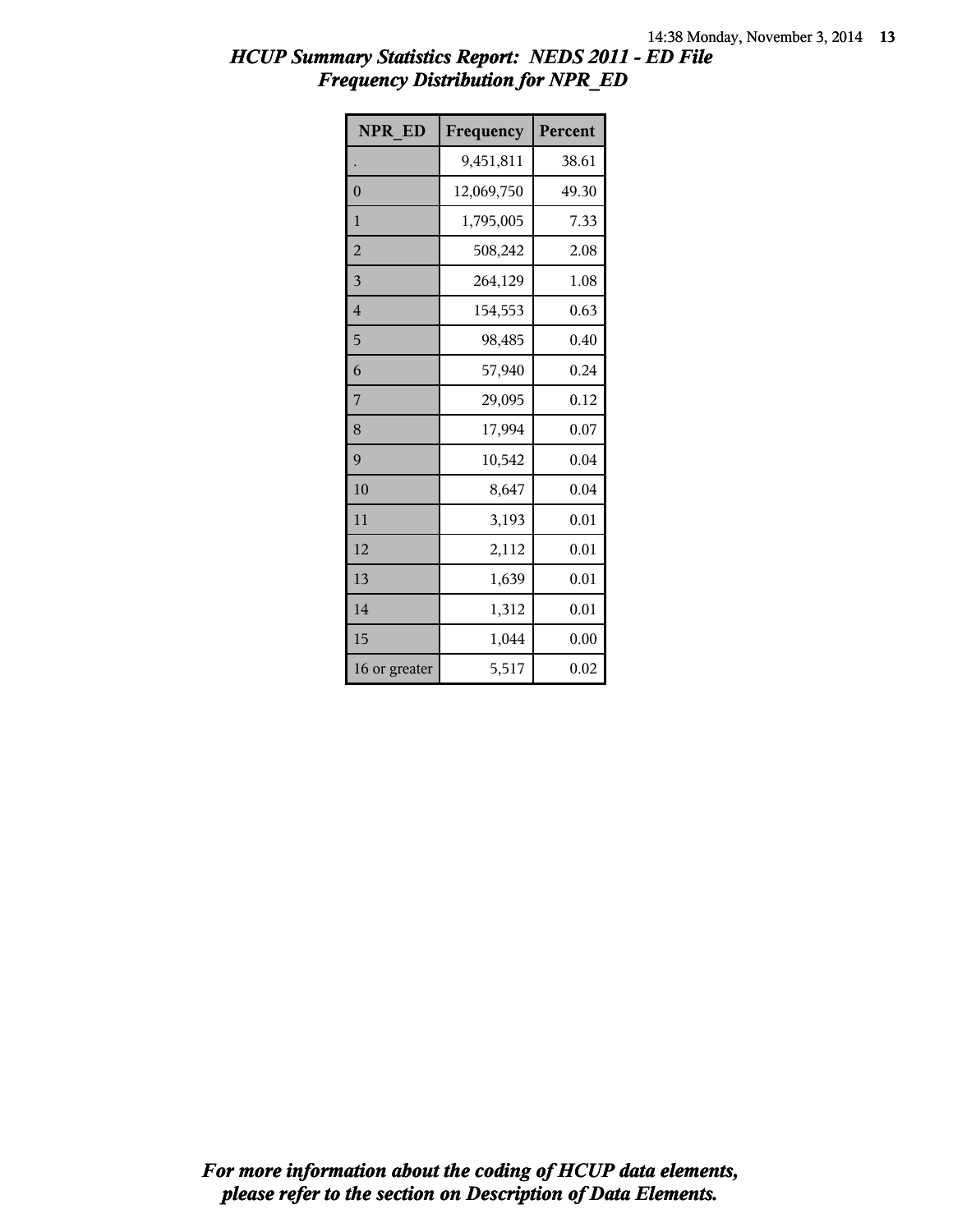| <b>PCLASS ED1</b>                                                | Frequency  | Percent |
|------------------------------------------------------------------|------------|---------|
| $\therefore$ Missing                                             | 21,526,511 | 87.93   |
| .A: Invalid                                                      | 21,575     | 0.09    |
| .C: Inconsistent                                                 | 438        | 0.00    |
| 1: Minor Diagnostic - Non-operating room diagnostic procedures   | 1,115,197  | 4.56    |
| 2: Minor Therapeutic - Non-operating room therapeutic procedures | 1,734,265  | 7.08    |
| 3: Major Diagnostic - Operating room diagnostic procedures       | 1,343      | 0.01    |
| 4: Major Therapeutic - Operating room therapeutic procedures     | 81,681     | 0.33    |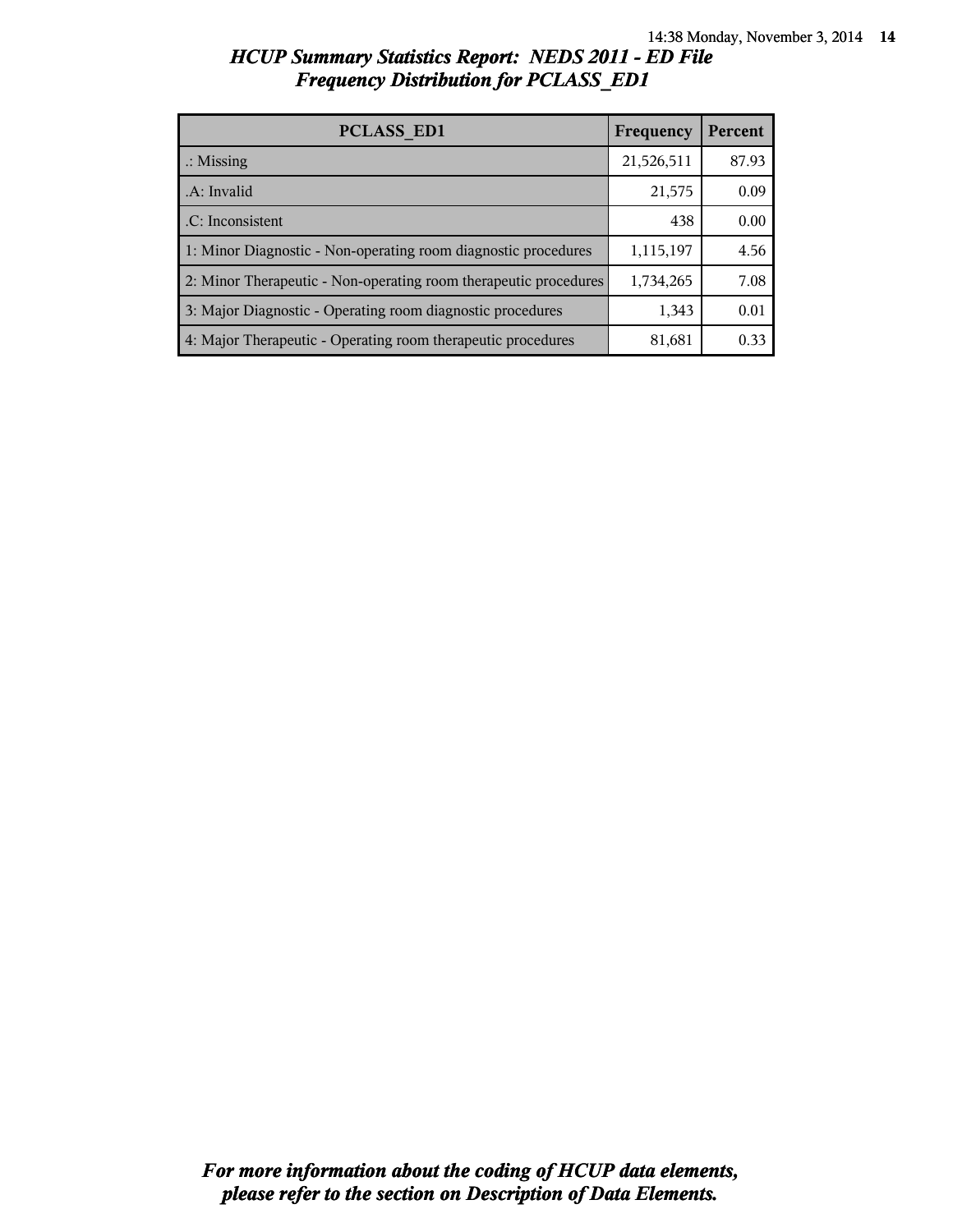| PRCCS ED1                                                                     | Frequency  | Percent |
|-------------------------------------------------------------------------------|------------|---------|
| $\therefore$ Missing                                                          | 21,526,511 | 87.93   |
| A: Invalid procedure                                                          | 21,575     | 0.09    |
| C: Inconsistent                                                               | 438        | 0.00    |
| 1: Incision and excision of CNS                                               | $\leq 10$  | $***$   |
| 2: Insertion; replacement; or removal of extracranial ventricular shunt       | 73         | 0.00    |
| 3: Laminectomy; excision intervertebral disc                                  | 717        | 0.00    |
| 4: Diagnostic spinal tap                                                      | 14,185     | 0.06    |
| 5: Insertion of catheter or spinal stimulator and injection into spinal canal | 485        | 0.00    |
| 6: Decompression peripheral nerve                                             | 33         | 0.00    |
| 7: Other diagnostic nervous system procedures                                 | 23         | 0.00    |
| 8: Other non-OR or closed therapeutic nervous system procedures               | 12,263     | 0.05    |
| 9: Other OR therapeutic nervous system procedures                             | 266        | 0.00    |
| 10: Thyroidectomy; partial or complete                                        | $\leq 10$  | $* * *$ |
| 11: Diagnostic endocrine procedures                                           | 30         | 0.00    |
| 12: Other therapeutic endocrine procedures                                    | 19         | 0.00    |
| 13: Corneal transplant                                                        | 12         | 0.00    |
| 14: Glaucoma procedures                                                       | 14         | 0.00    |
| 15: Lens and cataract procedures                                              | 107        | 0.00    |
| 16: Repair of retinal tear; detachment                                        | 204        | 0.00    |
| 17: Destruction of lesion of retina and choroid                               | 204        | 0.00    |
| 18: Diagnostic procedures on eye                                              | 249        | 0.00    |
| 19: Other therapeutic procedures on eyelids; conjunctiva; cornea              | 25,844     | 0.11    |
| 20: Other intraocular therapeutic procedures                                  | 3,224      | 0.01    |
| 21: Other extraocular muscle and orbit therapeutic procedures                 | 158        | 0.00    |
| 22: Tympanoplasty                                                             | $\leq 10$  | $***$   |
| 23: Myringotomy                                                               | 51         | 0.00    |
| 24: Mastoidectomy                                                             | $\leq 10$  | $* * *$ |
| 25: Diagnostic procedures on ear                                              | $\leq 10$  | $* * *$ |
| 26: Other therapeutic ear procedures                                          | 12,877     | 0.05    |
| 27: Control of epistaxis                                                      | 16,597     | 0.07    |
| 28: Plastic procedures on nose                                                | 5,556      | 0.02    |
| 29: Dental procedures                                                         | 391        | 0.00    |
| 30: Tonsillectomy and/or adenoidectomy                                        | 916        | 0.00    |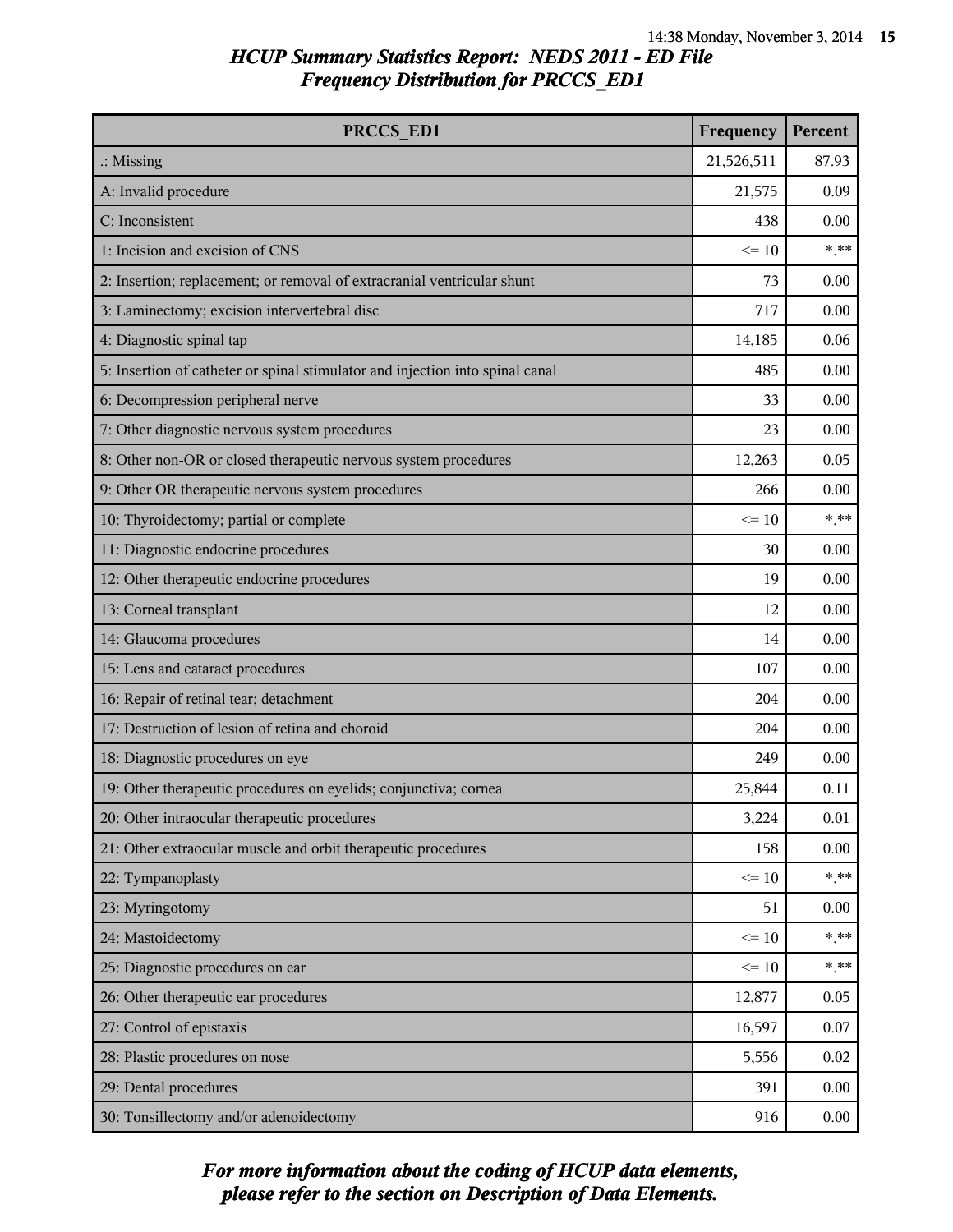| PRCCS ED1                                                                                        | Frequency | Percent |
|--------------------------------------------------------------------------------------------------|-----------|---------|
| 31: Diagnostic procedures on nose; mouth and pharynx                                             | 816       | 0.00    |
| 32: Other non-OR therapeutic procedures on nose; mouth and pharynx                               | 22,506    | 0.09    |
| 33: Other OR therapeutic procedures on nose; mouth and pharynx                                   | 3,823     | 0.02    |
| 34: Tracheostomy; temporary and permanent                                                        | 46        | 0.00    |
| 35: Tracheoscopy and laryngoscopy with biopsy                                                    | 765       | 0.00    |
| 36: Lobectomy or pneumonectomy                                                                   | $\leq 10$ | $***$   |
| 37: Diagnostic bronchoscopy and biopsy of bronchus                                               | 366       | 0.00    |
| 38: Other diagnostic procedures on lung and bronchus                                             | $\leq 10$ | $***$   |
| 39: Incision of pleura; thoracentesis; chest drainage                                            | 1,587     | 0.01    |
| 40: Other diagnostic procedures of respiratory tract and mediastinum                             | 63        | 0.00    |
| 41: Other non-OR therapeutic procedures on respiratory system                                    | 660       | 0.00    |
| 42: Other OR Rx procedures on respiratory system and mediastinum                                 | 465       | 0.00    |
| 43: Heart valve procedures                                                                       | $\leq 10$ | $***$   |
| 44: Coronary artery bypass graft (CABG)                                                          | $\leq 10$ | $***$   |
| 45: Percutaneous transluminal coronary angioplasty (PTCA)                                        | 1,477     | 0.01    |
| 47: Diagnostic cardiac catheterization; coronary arteriography                                   | 13,092    | 0.05    |
| 48: Insertion; revision; replacement; removal of cardiac pacemaker or cardioverter/defibrillator | 457       | 0.00    |
| 49: Other OR heart procedures                                                                    | 81        | 0.00    |
| 51: Endarterectomy; vessel of head and neck                                                      | $\leq 10$ | $***$   |
| 52: Aortic resection; replacement or anastomosis                                                 | $\leq 10$ | $***$   |
| 53: Varicose vein stripping; lower limb                                                          | 28        | 0.00    |
| 54: Other vascular catheterization; not heart                                                    | 10,989    | 0.04    |
| 55: Peripheral vascular bypass                                                                   | $\leq 10$ | $* * *$ |
| 57: Creation; revision and removal of arteriovenous fistula or vessel-to-vessel cannula for di a | 164       | 0.00    |
| 58: Hemodialysis                                                                                 | 2,969     | 0.01    |
| 59: Other OR procedures on vessels of head and neck                                              | 20        | 0.00    |
| 60: Embolectomy and endarterectomy of lower limbs                                                | $\leq 10$ | $***$   |
| 61: Other OR procedures on vessels other than head and neck                                      | 1,290     | 0.01    |
| 62: Other diagnostic cardiovascular procedures                                                   | 168       | 0.00    |
| 63: Other non-OR therapeutic cardiovascular procedures                                           | 571       | 0.00    |
| 64: Bone marrow transplant                                                                       | $\leq 10$ | $***$   |
| 65: Bone marrow biopsy                                                                           | 59        | 0.00    |
| 66: Procedures on spleen                                                                         | $\leq 10$ | $***$   |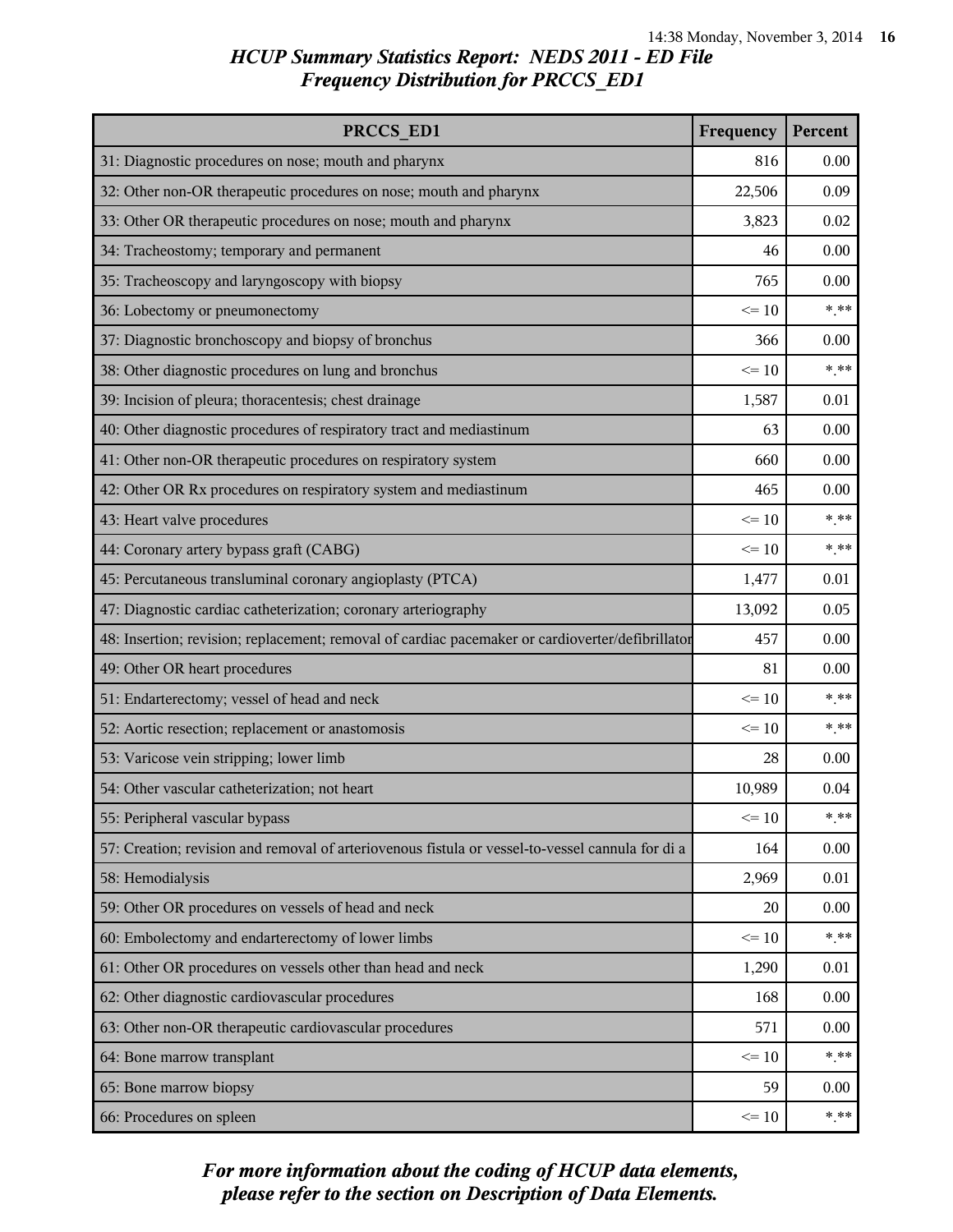| PRCCS ED1                                                             | Frequency | Percent |
|-----------------------------------------------------------------------|-----------|---------|
| 67: Other therapeutic procedures; hemic and lymphatic system          | 218       | 0.00    |
| 69: Esophageal dilatation                                             | 798       | 0.00    |
| 70: Upper gastrointestinal endoscopy; biopsy                          | 12,816    | 0.05    |
| 71: Gastrostomy; temporary and permanent                              | 300       | 0.00    |
| 73: Ileostomy and other enterostomy                                   | 40        | 0.00    |
| 74: Gastrectomy; partial and total                                    | $\leq 10$ | $***$   |
| 75: Small bowel resection                                             | $\leq 10$ | $***$   |
| 76: Colonoscopy and biopsy                                            | 2,301     | 0.01    |
| 77: Proctoscopy and anorectal biopsy                                  | 852       | 0.00    |
| 78: Colorectal resection                                              | 15        | 0.00    |
| 79: Local excision of large intestine lesion (not endoscopic)         | $\leq 10$ | $***$   |
| 80: Appendectomy                                                      | 12,650    | 0.05    |
| 81: Hemorrhoid procedures                                             | 1,722     | 0.01    |
| 82: Endoscopic retrograde cannulation of pancreas (ERCP)              | 49        | 0.00    |
| 83: Biopsy of liver                                                   | 80        | 0.00    |
| 84: Cholecystectomy and common duct exploration                       | 5,206     | 0.02    |
| 85: Inguinal and femoral hernia repair                                | 550       | 0.00    |
| 86: Other hernia repair                                               | 455       | 0.00    |
| 87: Laparoscopy (GI only)                                             | 218       | 0.00    |
| 88: Abdominal paracentesis                                            | 2,251     | 0.01    |
| 89: Exploratory laparotomy                                            | 23        | 0.00    |
| 90: Excision; lysis peritoneal adhesions                              | 96        | 0.00    |
| 91: Peritoneal dialysis                                               | 42        | 0.00    |
| 92: Other bowel diagnostic procedures                                 | 68        | 0.00    |
| 93: Other non-OR upper GI therapeutic procedures                      | 6,247     | 0.03    |
| 94: Other OR upper GI therapeutic procedures                          | 321       | 0.00    |
| 95: Other non-OR lower GI therapeutic procedures                      | 2,684     | 0.01    |
| 96: Other OR lower GI therapeutic procedures                          | 2,797     | 0.01    |
| 97: Other gastrointestinal diagnostic procedures                      | 64        | 0.00    |
| 98: Other non-OR gastrointestinal therapeutic procedures              | 1,117     | 0.00    |
| 99: Other OR gastrointestinal therapeutic procedures                  | 237       | 0.00    |
| 100: Endoscopy and endoscopic biopsy of the urinary tract             | 328       | 0.00    |
| 101: Transurethral excision; drainage; or removal urinary obstruction | 5,455     | 0.02    |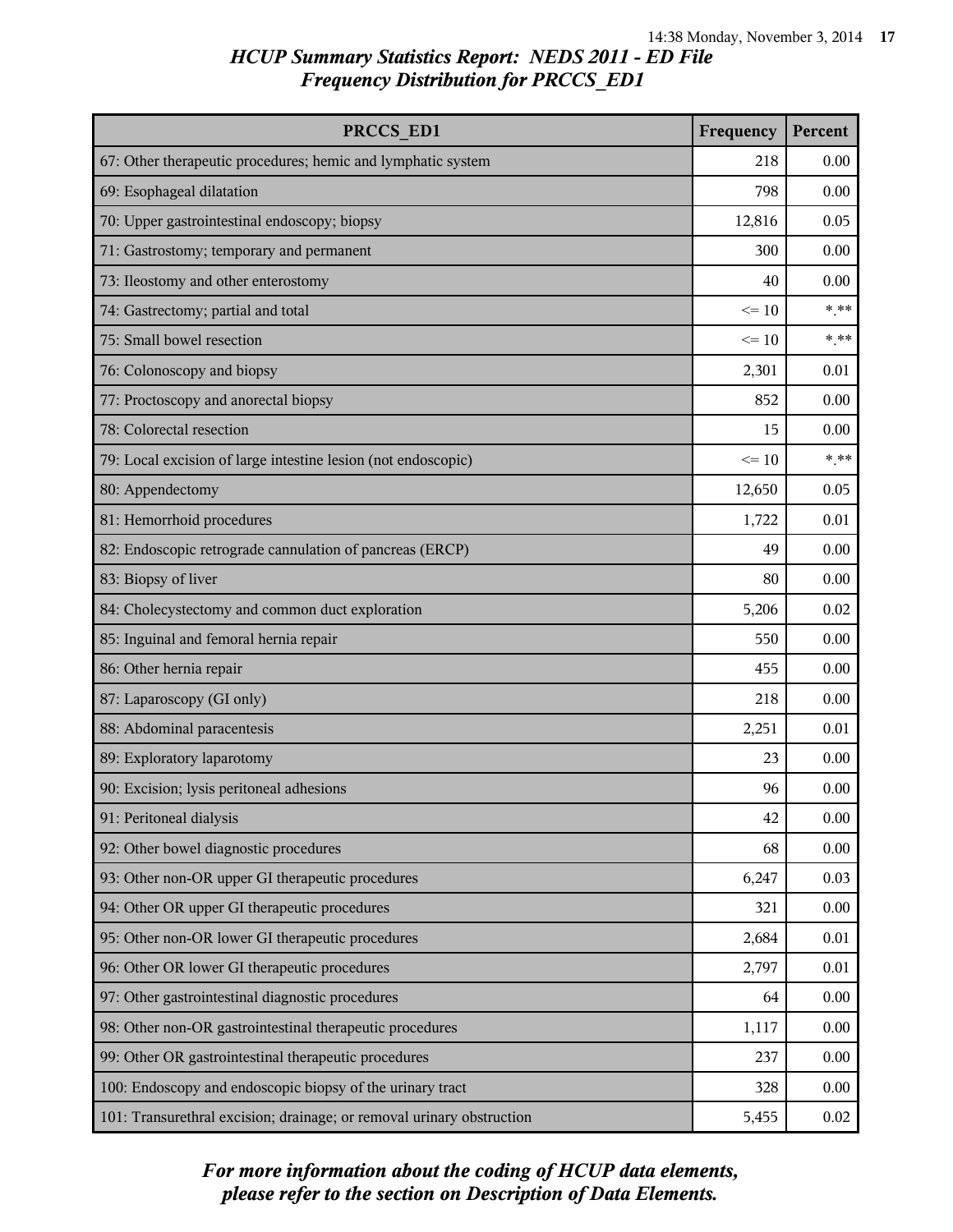| PRCCS ED1                                                                  | Frequency | Percent |
|----------------------------------------------------------------------------|-----------|---------|
| 102: Ureteral catheterization                                              | 1,683     | 0.01    |
| 103: Nephrotomy and nephrostomy                                            | 49        | 0.00    |
| 104: Nephrectomy; partial or complete                                      | $\leq 10$ | $***$   |
| 106: Genitourinary incontinence procedures                                 | 22        | 0.00    |
| 107: Extracorporeal lithotripsy; urinary                                   | 333       | 0.00    |
| 108: Indwelling catheter                                                   | 45,330    | 0.19    |
| 109: Procedures on the urethra                                             | 268       | 0.00    |
| 110: Other diagnostic procedures of urinary tract                          | 65        | 0.00    |
| 111: Other non-OR therapeutic procedures of urinary tract                  | 5,430     | 0.02    |
| 112: Other OR therapeutic procedures of urinary tract                      | 1,041     | 0.00    |
| 113: Transurethral resection of prostate (TURP)                            | 42        | 0.00    |
| 114: Open prostatectomy                                                    | $\leq 10$ | $***$   |
| 115: Circumcision                                                          | 48        | 0.00    |
| 116: Diagnostic procedures; male genital                                   | 52        | 0.00    |
| 117: Other non-OR therapeutic procedures; male genital                     | 1,182     | 0.00    |
| 118: Other OR therapeutic procedures; male genital                         | 1,257     | 0.01    |
| 119: Oophorectomy; unilateral and bilateral                                | 261       | 0.00    |
| 120: Other operations on ovary                                             | 407       | 0.00    |
| 121: Ligation or occlusion of fallopian tubes                              | 26        | 0.00    |
| 122: Removal of ectopic pregnancy                                          | 1,108     | 0.00    |
| 123: Other operations on fallopian tubes                                   | 130       | 0.00    |
| 124: Hysterectomy; abdominal and vaginal                                   | 81        | 0.00    |
| 125: Other excision of cervix and uterus                                   | 111       | 0.00    |
| 126: Abortion (termination of pregnancy)                                   | 25        | 0.00    |
| 127: Dilatation and curettage (D&C); aspiration after delivery or abortion | 3,287     | 0.01    |
| 128: Diagnostic dilatation and curettage (D&C)                             | 350       | 0.00    |
| 129: Repair of cystocele and rectocele; obliteration of vaginal vault      | 12        | 0.00    |
| 130: Other diagnostic procedures; female organs                            | 340       | 0.00    |
| 131: Other non-OR therapeutic procedures; female organs                    | 572       | 0.00    |
| 132: Other OR therapeutic procedures; female organs                        | 7,272     | 0.03    |
| 133: Episiotomy                                                            | $\leq 10$ | $***$   |
| 134: Cesarean section                                                      | $\leq 10$ | $***$   |
| 135: Forceps; vacuum; and breech delivery                                  | $\leq 10$ | $***$   |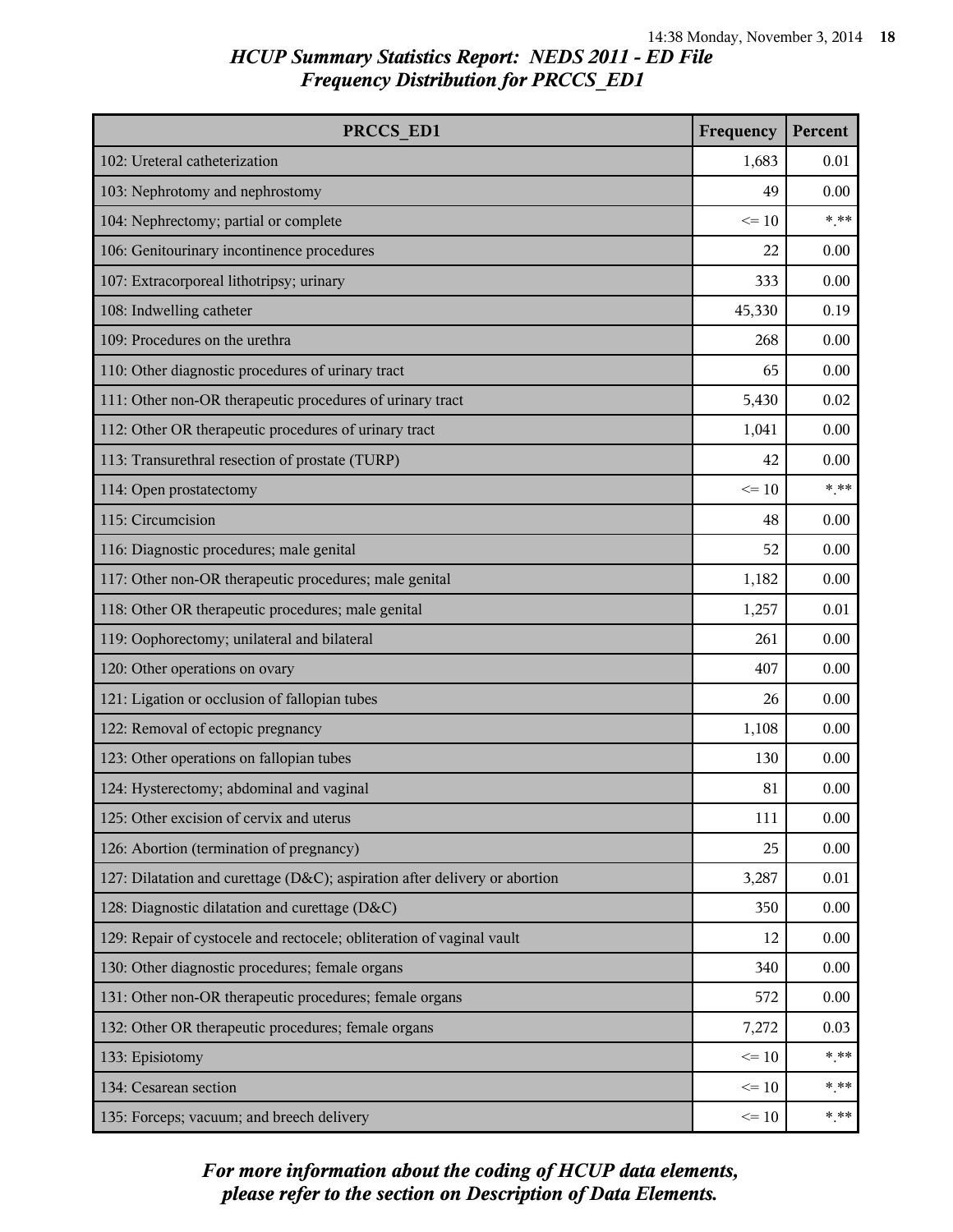| PRCCS ED1                                                                            | Frequency | Percent |
|--------------------------------------------------------------------------------------|-----------|---------|
| 136: Artificial rupture of membranes to assist delivery                              | 43        | 0.00    |
| 137: Other procedures to assist delivery                                             | 168       | 0.00    |
| 138: Diagnostic amniocentesis                                                        | $\leq 10$ | $* * *$ |
| 139: Fetal monitoring                                                                | 3,781     | 0.02    |
| 140: Repair of current obstetric laceration                                          | 14        | 0.00    |
| 141: Other therapeutic obstetrical procedures                                        | 90        | 0.00    |
| 142: Partial excision bone                                                           | 201       | 0.00    |
| 143: Bunionectomy or repair of toe deformities                                       | 11        | 0.00    |
| 144: Treatment; facial fracture or dislocation                                       | 2,345     | 0.01    |
| 145: Treatment; fracture or dislocation of radius and ulna                           | 22,554    | 0.09    |
| 146: Treatment; fracture or dislocation of hip and femur                             | 3,303     | 0.01    |
| 147: Treatment; fracture or dislocation of lower extremity (other than hip or femur) | 7,465     | 0.03    |
| 148: Other fracture and dislocation procedure                                        | 25,221    | 0.10    |
| 149: Arthroscopy                                                                     | 17        | 0.00    |
| 150: Division of joint capsule; ligament or cartilage                                | $\leq 10$ | $* * *$ |
| 151: Excision of semilunar cartilage of knee                                         | 47        | 0.00    |
| 152: Arthroplasty knee                                                               | 20        | 0.00    |
| 153: Hip replacement; total and partial                                              | 14        | 0.00    |
| 154: Arthroplasty other than hip or knee                                             | 60        | 0.00    |
| 155: Arthrocentesis                                                                  | 5,666     | 0.02    |
| 156: Injections and aspirations of muscles; tendons; bursa; joints and soft tissue   | 695       | 0.00    |
| 157: Amputation of lower extremity                                                   | 703       | 0.00    |
| 158: Spinal fusion                                                                   | 1,305     | 0.01    |
| 159: Other diagnostic procedures on musculoskeletal system                           | 180       | 0.00    |
| 160: Other therapeutic procedures on muscles and tendons                             | 4,363     | 0.02    |
| 161: Other OR therapeutic procedures on bone                                         | 458       | 0.00    |
| 162: Other OR therapeutic procedures on joints                                       | 1,366     | 0.01    |
| 163: Other non-OR therapeutic procedures on musculoskeletal system                   | 52,000    | 0.21    |
| 164: Other OR therapeutic procedures on musculoskeletal system                       | 1,293     | 0.01    |
| 165: Breast biopsy and other diagnostic procedures on breast                         | 65        | 0.00    |
| 166: Lumpectomy; quadrantectomy of breast                                            | 58        | 0.00    |
| 167: Mastectomy                                                                      | $\leq 10$ | $* * *$ |
| 168: Incision and drainage; skin and subcutaneous tissue                             | 125,218   | 0.51    |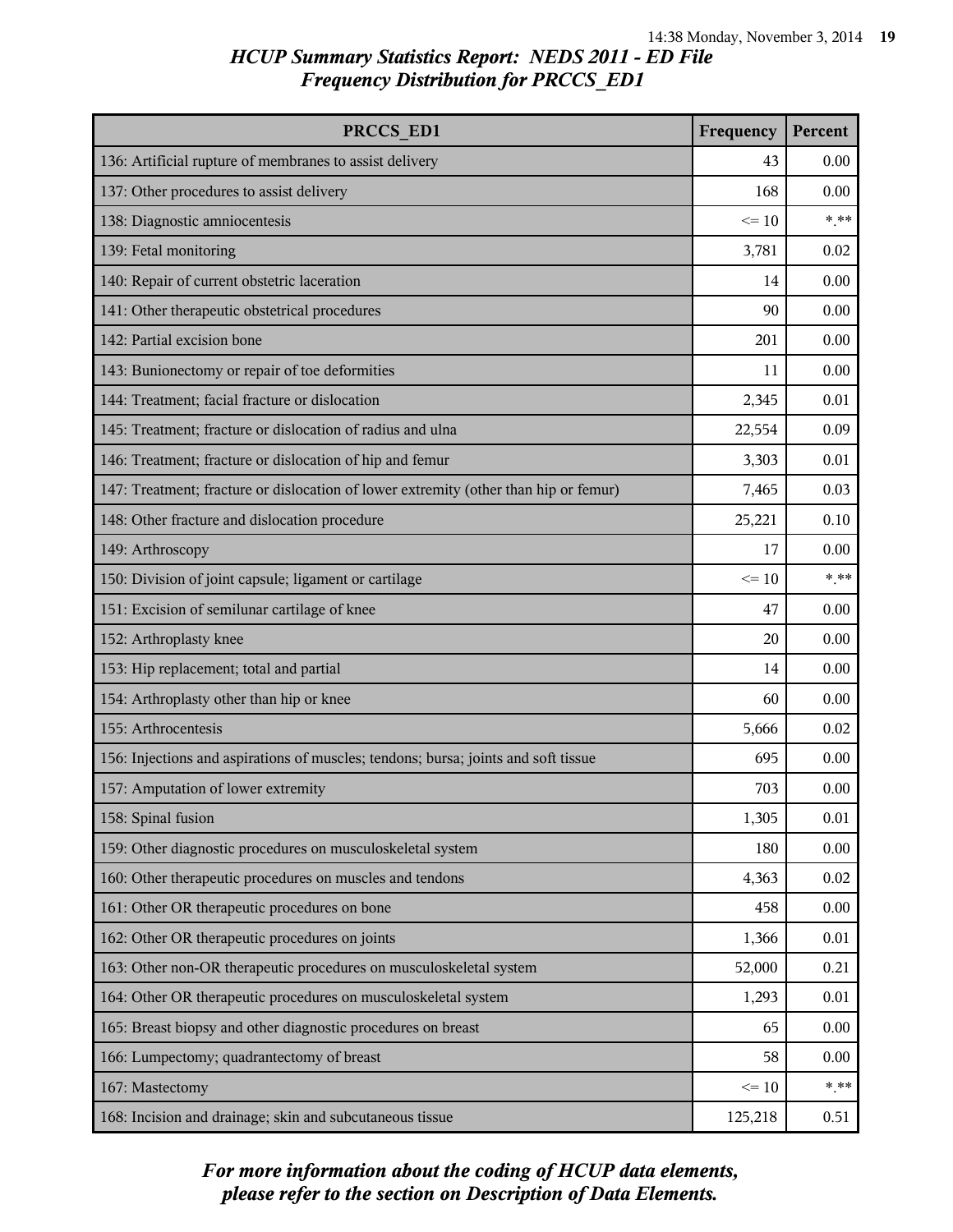| PRCCS ED1                                                         | Frequency | Percent |
|-------------------------------------------------------------------|-----------|---------|
| 169: Debridement of wound; infection or burn                      | 7,517     | 0.03    |
| 170: Excision of skin lesion                                      | 1,084     | 0.00    |
| 171: Suture of skin and subcutaneous tissue                       | 361,630   | 1.48    |
| 172: Skin graft                                                   | 518       | 0.00    |
| 173: Other diagnostic procedures on skin and subcutaneous tissue  | 132       | 0.00    |
| 174: Other non-OR therapeutic procedures on skin and breast       | 24,377    | 0.10    |
| 175: Other OR therapeutic procedures on skin and breast           | 6,808     | 0.03    |
| 176: Other organ transplantation                                  | $\leq 10$ | $* * *$ |
| 177: Computerized axial tomography (CT) scan head                 | 52,586    | 0.21    |
| 178: CT scan chest                                                | 9,331     | 0.04    |
| 179: CT scan abdomen                                              | 35,158    | 0.14    |
| 180: Other CT scan                                                | 6,076     | 0.02    |
| 181: Myelogram                                                    | 740       | 0.00    |
| 182: Mammography                                                  | 12        | 0.00    |
| 183: Routine chest X-ray                                          | 89,936    | 0.37    |
| 184: Intraoperative cholangiogram                                 | 11        | 0.00    |
| 185: Upper gastrointestinal X-ray                                 | 40        | 0.00    |
| 186: Lower gastrointestinal X-ray                                 | 15        | 0.00    |
| 187: Intravenous pyelogram                                        | 23        | 0.00    |
| 188: Cerebral arteriogram                                         | 201       | 0.00    |
| 189: Contrast aortogram                                           | 57        | 0.00    |
| 190: Contrast arteriogram of femoral and lower extremity arteries | 31        | 0.00    |
| 191: Arterio- or venogram (not heart and head)                    | 229       | 0.00    |
| 192: Diagnostic ultrasound of head and neck                       | 125       | 0.00    |
| 193: Diagnostic ultrasound of heart (echocardiogram)              | 8,392     | 0.03    |
| 194: Diagnostic ultrasound of gastrointestinal tract              | 743       | 0.00    |
| 195: Diagnostic ultrasound of urinary tract                       | 631       | 0.00    |
| 196: Diagnostic ultrasound of abdomen or retroperitoneum          | 4,931     | 0.02    |
| 197: Other diagnostic ultrasound                                  | 12,634    | 0.05    |
| 198: Magnetic resonance imaging                                   | 1,702     | 0.01    |
| 199: Electroencephalogram (EEG)                                   | 124       | 0.00    |
| 200: Nonoperative urinary system measurements                     | 367       | 0.00    |
| 201: Cardiac stress tests                                         | 2,326     | 0.01    |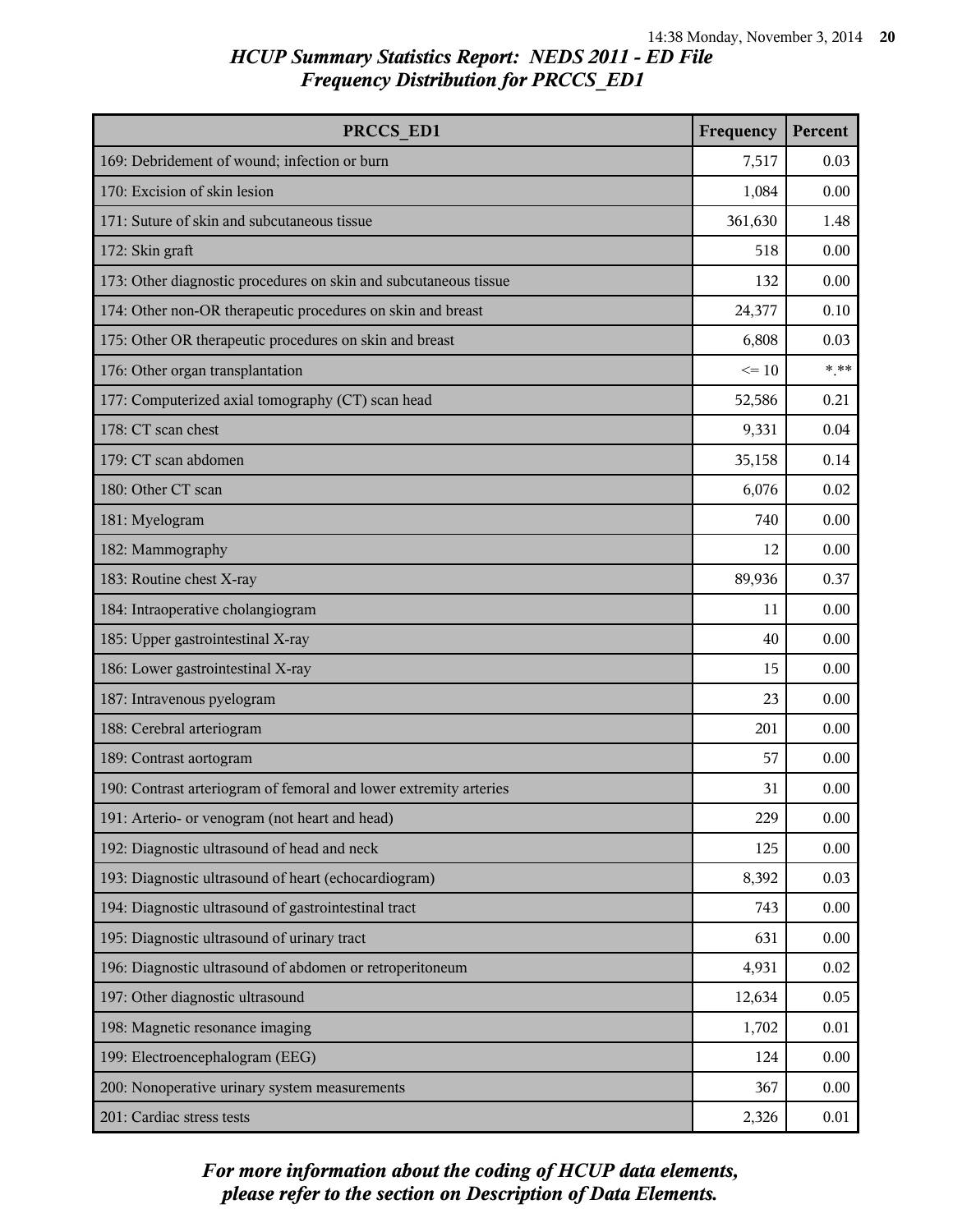| PRCCS ED1                                                              | Frequency | Percent |
|------------------------------------------------------------------------|-----------|---------|
| 202: Electrocardiogram                                                 | 32,881    | 0.13    |
| 203: Electrographic cardiac monitoring                                 | 672       | 0.00    |
| 204: Swan-Ganz catheterization for monitoring                          | $\leq 10$ | $***$   |
| 205: Arterial blood gases                                              | 1,306     | 0.01    |
| 206: Microscopic examination (bacterial smear; culture; toxicology)    | 45,653    | 0.19    |
| 207: Radioisotope bone scan                                            | $\leq 10$ | $***$   |
| 208: Radioisotope pulmonary scan                                       | 74        | 0.00    |
| 209: Radioisotope scan and function studies                            | 1,769     | 0.01    |
| 210: Other radioisotope scan                                           | $\leq 10$ | $***$   |
| 211: Therapeutic radiology for cancer treatment                        | 18        | 0.00    |
| 212: Diagnostic physical therapy                                       | 77        | 0.00    |
| 213: Physical therapy exercises; manipulation; and other procedures    | 1,253     | 0.01    |
| 214: Traction; splints; and other wound care                           | 262,569   | 1.07    |
| 215: Other physical therapy and rehabilitation                         | 132       | 0.00    |
| 216: Respiratory intubation and mechanical ventilation                 | 9,410     | 0.04    |
| 217: Other respiratory therapy                                         | 18,491    | 0.08    |
| 218: Psychological and psychiatric evaluation and therapy              | 728       | 0.00    |
| 219: Alcohol and drug rehabilitation/detoxification                    | 3,055     | 0.01    |
| 220: Ophthalmologic and otologic diagnosis and treatment               | 126       | 0.00    |
| 221: Nasogastric tube                                                  | 1,007     | 0.00    |
| 222: Blood transfusion                                                 | 6,886     | 0.03    |
| 223: Enteral and parenteral nutrition                                  | 892       | 0.00    |
| 224: Cancer chemotherapy                                               | 33,946    | 0.14    |
| 225: Conversion of cardiac rhythm                                      | 7,180     | 0.03    |
| 226: Other diagnostic radiology and related techniques                 | 145,258   | 0.59    |
| 227: Other diagnostic procedures (interview; evaluation; consultation) | 610,108   | 2.49    |
| 228: Prophylactic vaccinations and inoculations                        | 27,969    | 0.11    |
| 229: Nonoperative removal of foreign body                              | 25,950    | 0.11    |
| 230: Extracorporeal shock wave other than urinary                      | $\leq 10$ | $***$   |
| 231: Other therapeutic procedures                                      | 519,983   | 2.12    |